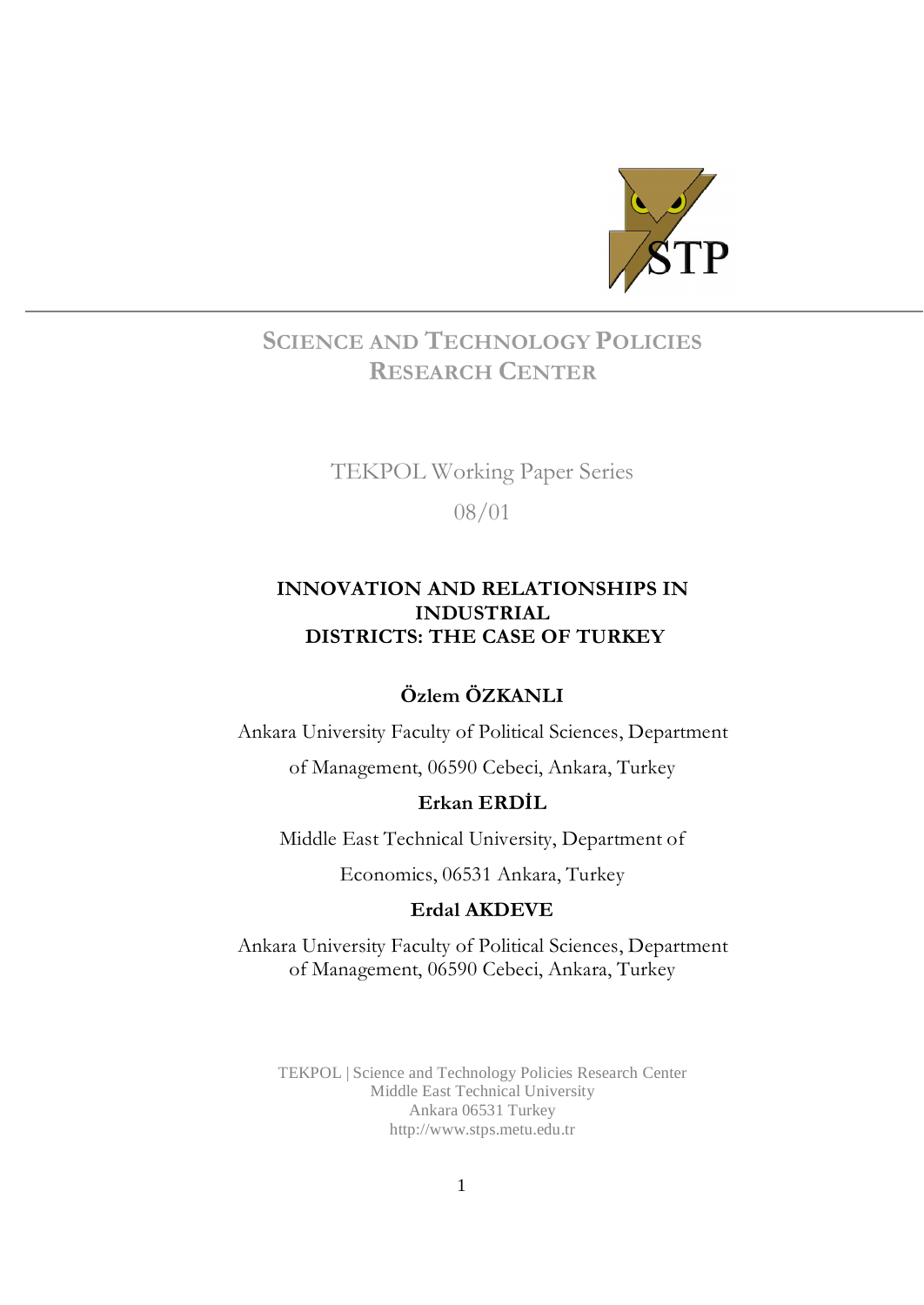## INNOVATION AND RELATIONSHIPS IN INDUSTRIAL

## DISTRICTS: THE CASE OF TURKEY

Özlem ÖZKANLI, Ankara University Faculty of Political Sciences, Department of Management, 06590 Cebeci, Ankara, Turkey; e-mail: <u>ozkanli@politics.ankara.edu.tr</u>; phone: +90 312 3197720/243; fax: +90 312 3197736;

Erkan ERDIL, Middle East Technical University, Department of Economics, 06531 Ankara, Turkey; e-mail: [erdil@metu.edu.tr](mailto:erdil@metu.edu.tr); phone: +90 312 2103082, fax: +90 312 2107964

Erdal AKDEVE, Ankara University Faculty of Political Sciences, Department of Management, 06590 Cebeci, Ankara, Turkey; e-mail. [benoay@hotmail.com](mailto:benoay@hotmail.com) ; phone: +90 312 3956262; fax: +90 312 3950580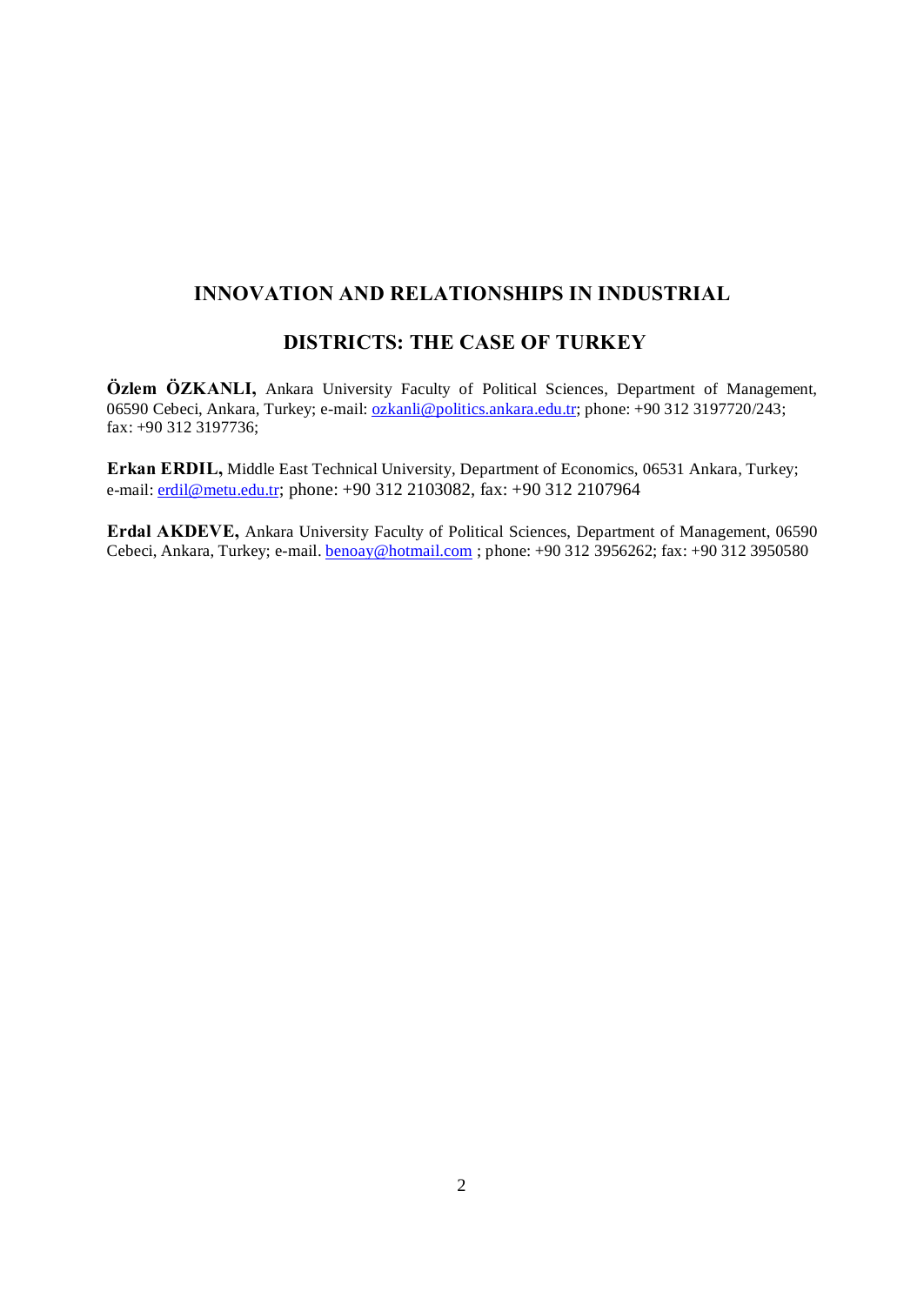# INNOVATION AND RELATIONSHIPS IN INDUSTRIAL DISTRICTS: THE CASE OF TURKEY

#### Abstract

Industrial districts (ID) and small scale industrial estates are important regional development tools that have been extensively utilized by the Turkish authorities as part of Turkish industrialization programs, with varying degrees of success. The empirical part of the study is carried out one of the oldest industrial zone in Turkey, Ankara (Sincan). Following the determination of innovative capacity of the firms, the study investigates the intra- and inter-ID firm relationships, and its possible implications for firm level innovation activity. In the first stage of this study, the purpose is to explore vertical I/O (input-output) inter-firm links. Following the relationship mapping, a background structure is obtained for supply chains and the relative focal firm positions are observed. For this end, a survey is employed to 207 firms. The analysis of cross-tabulations provides valuable insights on the relationship between innovative capacity of firms and their interactions with the environment. According to a latest formal report, four firms from the district are placed among the 500 largest firms in Turkey. The results of the study will further give evidence for developing Turkish ID innovation policies.

Keywords: Interfirm relations; innovation, industrial district, Turkey.

JEL Code: O33

#### 1. Introduction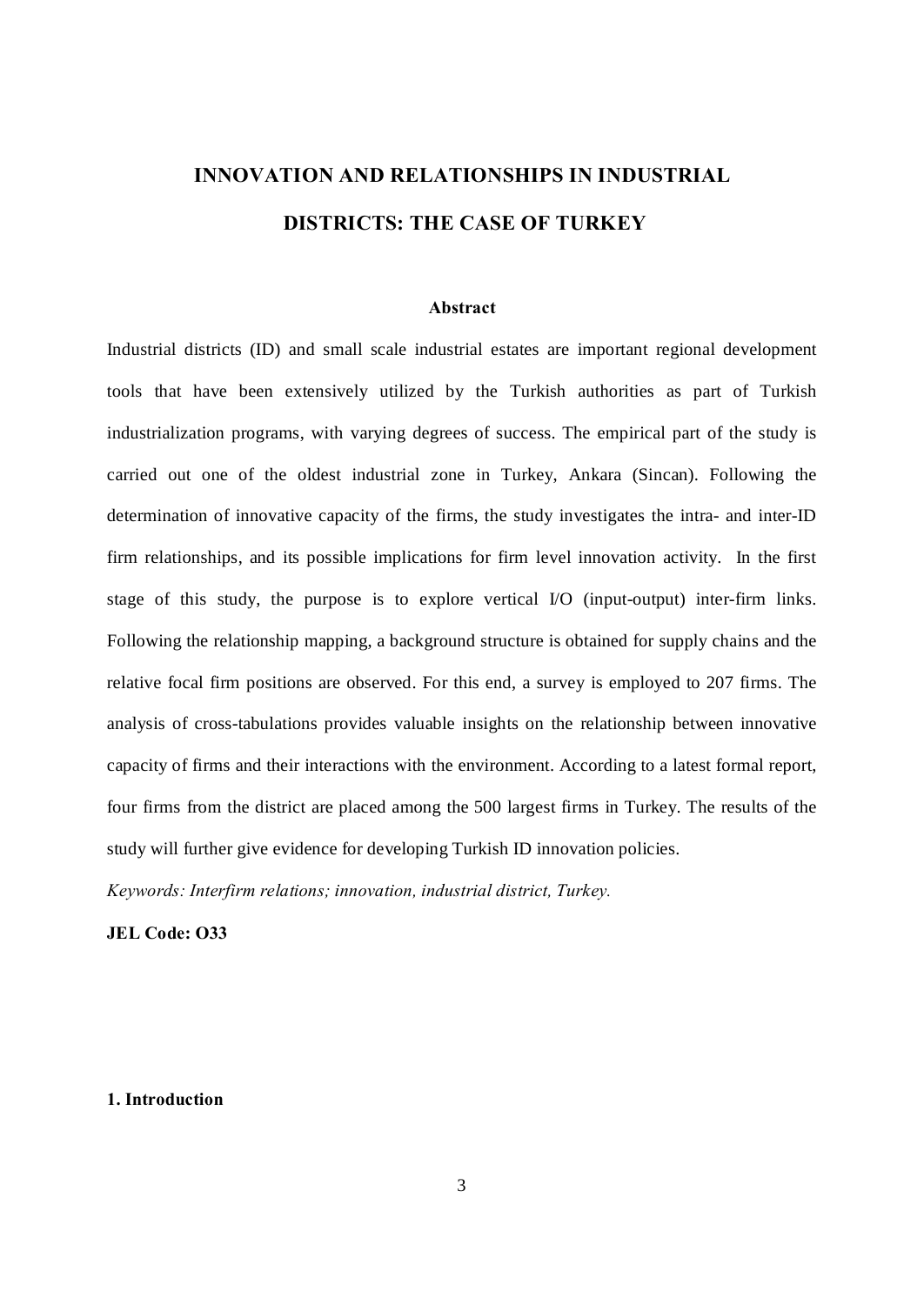Innovation in industrial districts has a key role for competitive advantage of firms. The intra- and inter-ID firm relationships and its possible implications for firm level innovation activity have been widely examined in literature. However, existing literature have methodological and empirical difficulties. The methodological difficulty is that some of the studies concentrate on existing clusters by employing standard technical tools without rigorous attempt to analyze social aspects of the inter-firm relations. Besides, the empirical difficulty is about the geography of applications. Although the studies on developing countries are actually limited in number, most of the studies used data from the developed countries. The present study contributes to this inadequate literature on developing countries concentrating on Turkish industrial districts case.

The studies on industrial clusters in developing countries have moved into an intriguing transition phase (Bell and Albu, 1999). There is an increasing suspicion on the dynamics of clusters in Turkish case. The ultimate aim of this study is to present evidence on inter-firm relations in a Turkish industrial district towards a second step of detailed clustering analysis. This study is the first step to explore possible opportunities to analyze Turkish clusters with their own peculiarities. According to Lundvall (1985), repeated interactions can eventually give rise to significant learning and innovation. In this context, relationships are considered as coordinating devices for resource creation and knowledge diffusion which are very important for innovation. New combinations of sources of knowledge and skill are developed; an environment for the exploitation of complementarities is created; potential innovations are explored and realized during this process.

In this study, the purpose is to explore vertical I/O (input-output) inter-firm links. Following the relationship mapping, a background structure is obtained for supply chains and the relative focal firm positions are observed. For this end, a survey is applied to 207 firms. The next section reviews the available evidence on inter-firm relations. Section 3 sums up research methodology and main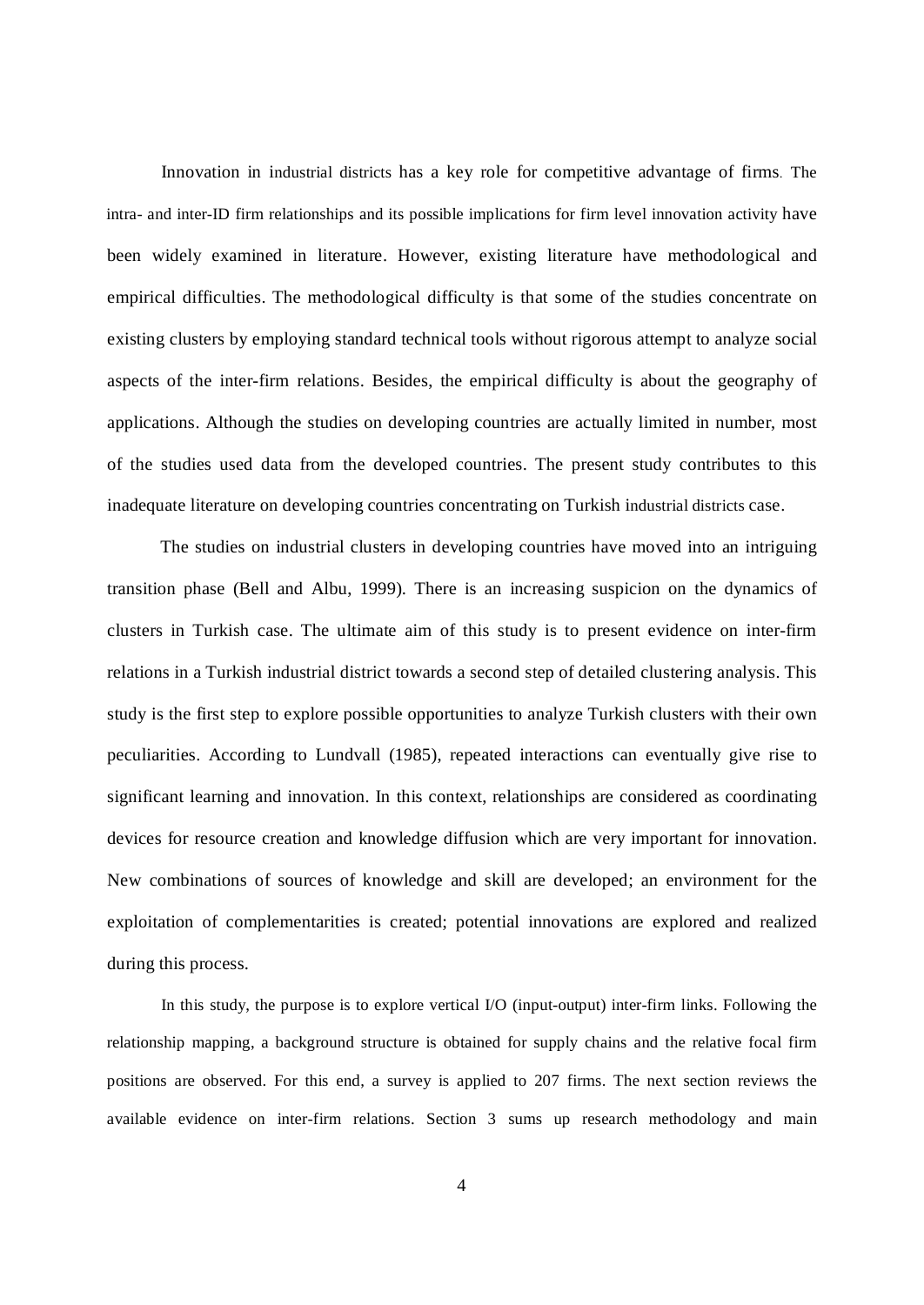characteristics of the firms in the sample. The analysis of cross-tabulations in Section 4 provides valuable insights on the relationship between innovative capacity of firms and their interactions with the environment. The results of the study will further give evidence for developing Turkish ID innovation policies.

#### 2. Inter-Firm Relations in Retrospect

In this study, literature review is revealed in two parts .The first part focuses on the firm innovation and relationships. The second part presents the studies of inter-firm relationships in developing countries.

#### 2.1. Firm Innovation and Relationships

The first research on inter-organizational relationships is Coase's study of the nature of firm in 1937. Besides, Williamson (1975, 1985) made significant contribution to the literature. Trust and power are two different prototypes of managing inter-firm relations. Although these two patterns seem to be distinct, they are interconnected. First of all, they are generally produced at the inter-personal level, and then transmitted to organizational level. Secondly, power is also contributing to build up trust between firms. In either way, these mechanisms may be transmitted to cooperative and collaborative activity. Such activities positively contribute the competitiveness of firms.

The network structures between markets and hierarchies are investigated in the literature (Thorelli, 1986; Easton and Araujo, 1994; Ford and McDowell, 1999; Hillebrand and Biemans, 2003). The relations linked to other relations resulting in a system of interdependent relations mechanism is explained in the study of Anderson et al. (1994). Wilkinson and Young (2002) mention exchange relations as well as other types of relations with actual and potential suppliers, other firms and organizations such as governmental instrumentalities, competitors, and complementors. It is hypothesized by Ritter and Gemünden (2003) that a firm's degree of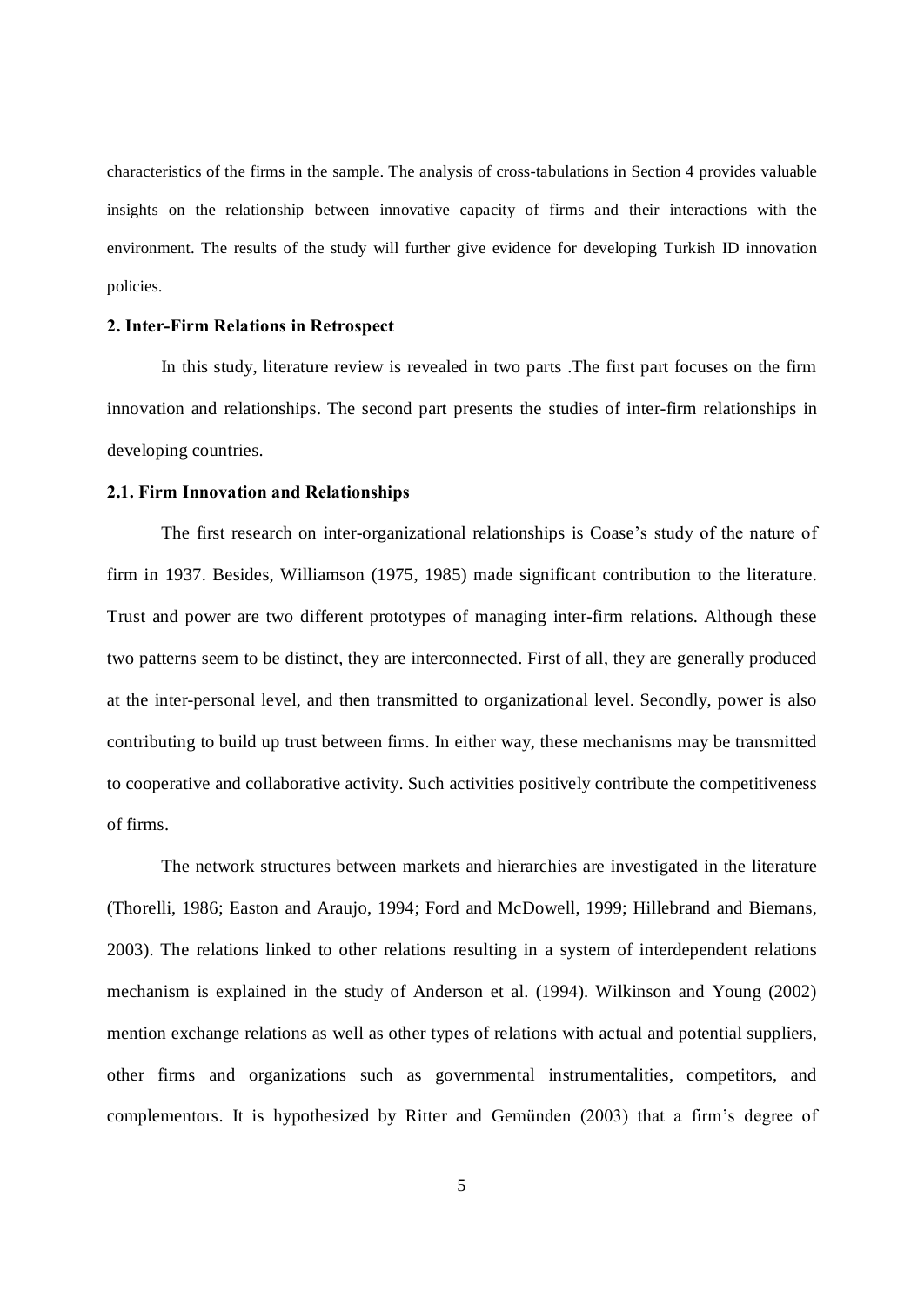network competence has a positive impact on its degree of technological interweavement; a firm's degree of network competence has a positive impact on its innovation success; a firm's degree of technological interweavement has a positive impact on its product and process innovation success; and a company's degree of network competence is positively influenced by the degree of access to resources, the extent of network orientation taken by a company's human resource management, the integration of a company's communication structure, and the openness of its corporate culture. Figure 1 shows the antecedents and impacts of network competence.

#### Insert figure 1 about here

According to a study of Day (1994), Johnson and Sohi (2003) examined the impacts of inter-firm relationships on learning. Figure 2 shows their model of learning activities in buyerseller relationships.

#### Insert figure 2 about here

In a local production system, exchange and creation of knowledge takes place at both vertical dimension (Hakansson, 1987 and Hakansson and Johanson, 2001) and horizontal dimension (Maskell, 2001).<sup>i</sup> On the other hand, according to some researches (Lorenzoni and Lipparini, 1999; Maskell and Lorenzen, 2004) as the firms establish horizontal links, they are able to monitor, compare, select and imitate competitors' activities; engage in learning and continuous improvement by observing, discussing and comparing dissimilar solutions; share opportunities and threats; effectively share a communal social structure.

The literature on theory of inter-firm relationships is large and multi-dimensional. In this part of the study, the main theoretical underpinnings in conformity with the scope of the research are underlined. Trust and power are the main driving forces of developing inter-firm relations in the context of cooperative and collaborative activities. These types of activities through learning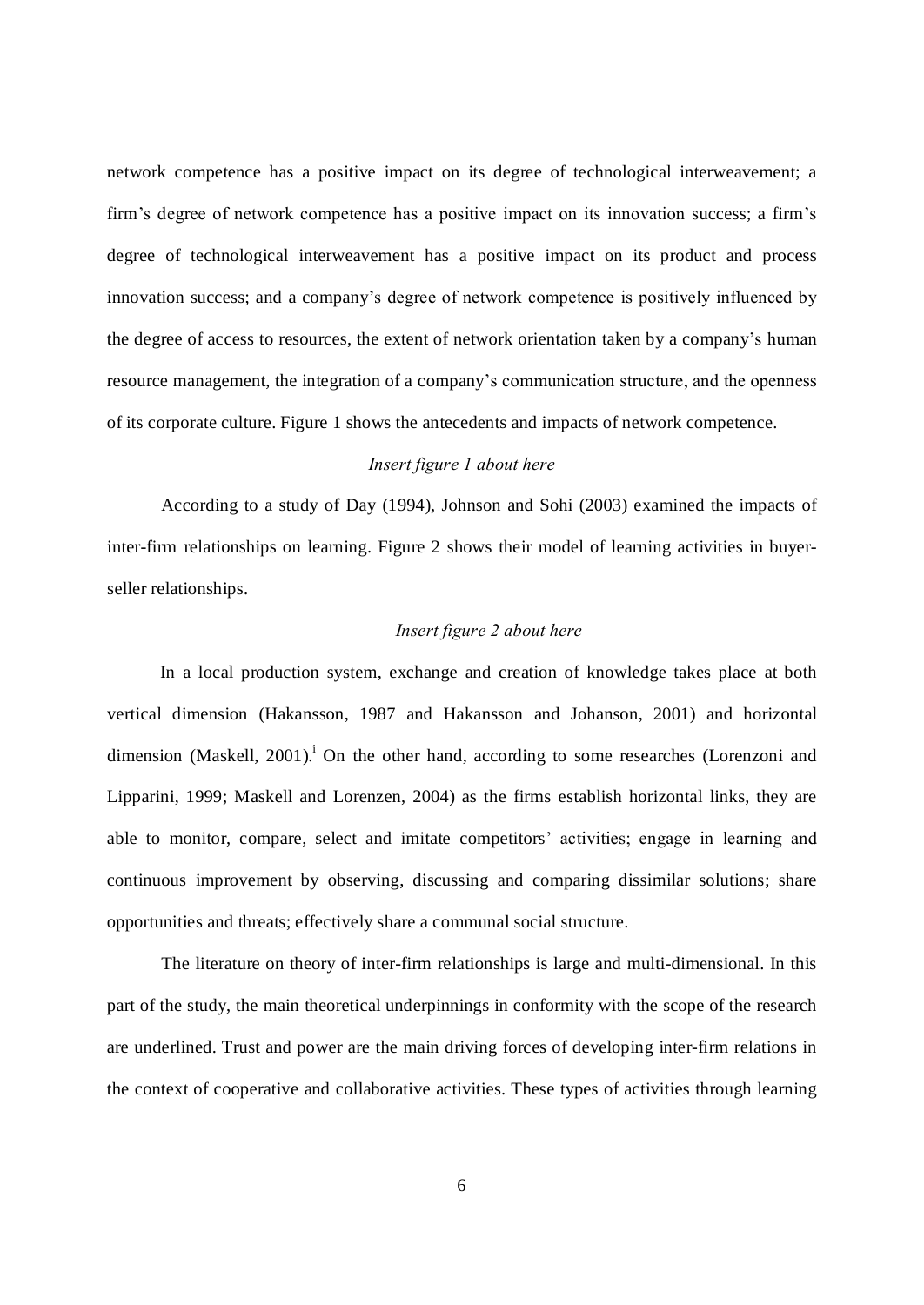and creating a knowledge base have significant repercussions on innovativeness and consequent competitive power.

#### 2.2. The Studies of Inter-firm Relationships in Developing Countries

In literature the dynamics of technological change in industry is generally ignored for developing countries. However, in recent years, the researchers discovered the vital importance of differences in inter-firm relations in those countries. They mentioned that policies for the support of local industry towards innovativeness and competitiveness should be incorporated with a rigorous attempt of identifying inter-firm relations.

Humphrey and Schmitz (1998) analyzed the trust and inter-firm relations in developing and transition economies. Meyer-Stamer (1998) investigated industrial clusters in Santa Catarina state of Brazil where an enormously non-cooperative culture exists. Schmitz (1999) inspects export-oriented firms in the south of Brazil. In a further study of local cooperation in industrial clusters of South Asia and Latin America, Schmitz (2000) discussed three conclusions. First, cooperating firms seem to perform better. Second, the vertical cooperation is prevailing as a result of competitive pressures. Third, vertical cooperation arouses when major enhancements in quality and speed are entailed yet weakens subsequently. Visser (1999) examined clusters of local garment industry in Peru. Pietrobelli and Barrera (2002) explained Colombian fashion sector at their study. Altenburg and Meyer-Stamer (1999) examined Latin American clusters in detail and they concluded that Latin American clusters are more complex and interactive clusters. Rabelotti (1999) studied the effects on trade liberalization on the cooperative behavior of shoe firms in a local cluster of Mexico. Rabelotti and Schmitz (1999) made a comparative study of internal heterogeneity of industrial districts in Italy, Brazil and Mexico. Sandee and Weijland (1989) examined the changes in rural cottage industry clusters in Central Java, Indonesia. Indian woolen knitwear cluster to grasp the facts for the adjustment in a labor-intensive export industry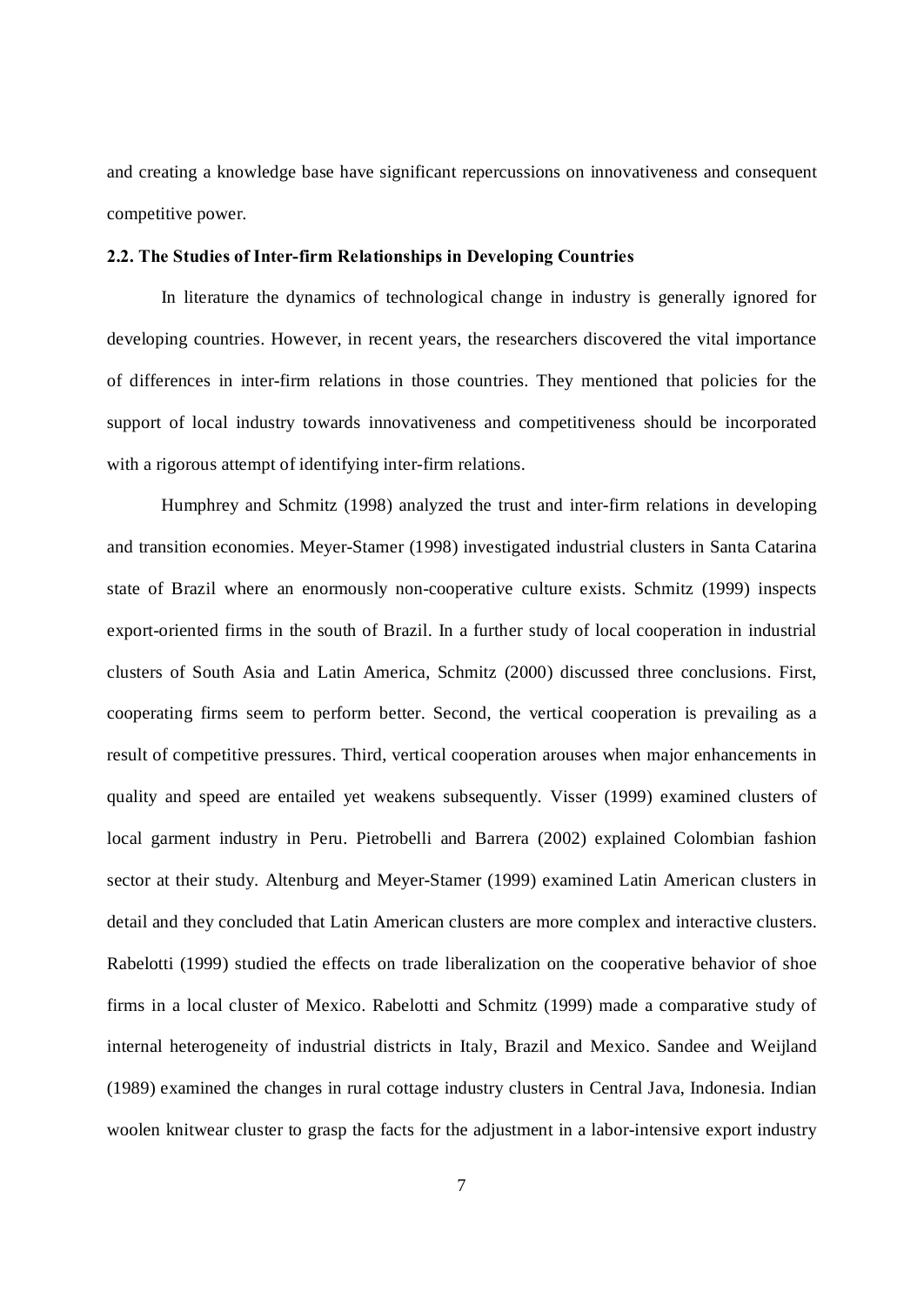to external crises is analyzed by Tewari (1999). Knorringa (1999) studied on Indian footwear cluster in Agra and found negative relationship between increased cooperation with other local producers and increased cooperation with buyers. Nadvi (1999) claimed that to meet global quality standards necessitates greater local cooperation between producers and suppliers in his study on Pakistan's surgical instrument cluster. There are limited numbers of cluster studies in Africa (McCormick, 1999; Oyelaran-Oyeyinka 2004).

UNCTAD (1998) proposed five types of clusters, namely informal clusters, organized clusters, innovative clusters, technology parks and incubators, export-processing zones in a study of clusters in developing countries. Five cases on Ghana, Pakistan, India, China, and Mexico are examined in this study. It is mentioned that clustering and networking help SMEs to overcome the problems of isolation and powerlessness, thus, in turn, enhance their competitive capability through the emergence of linkages between firms providing economies of scale and scope.<sup>ii</sup>

One of the most comprehensive studies on Turkish clusters is carried out by  $\ddot{O}z$  (2004). In this study, four different clusters of furniture, textile, carpet, and leather clothing are examined. Armatlı-Köroğlu (2004) and Eraydın and Armatlı-Köroğlu (2005) investigated three clusters having different innovative capacities in Turkey. These studies find out differences in regional and external networks caused by the differences in production organization and historical differences. Oba and Semerciöz (2005) noted the antecedents of trust in a Turkish industrial district and concluded that informal institutional arrangements are more significant than formal ones and reputation and expertise of other firms is more influential than family-friendship relations as antecedents of trust.

According to the historical and geographical differences different types of inter-firm relations are created. Some studies claimed that collectivity is not as important as some researchers thought. However, the available evidence still demonstrated that inter-firm relations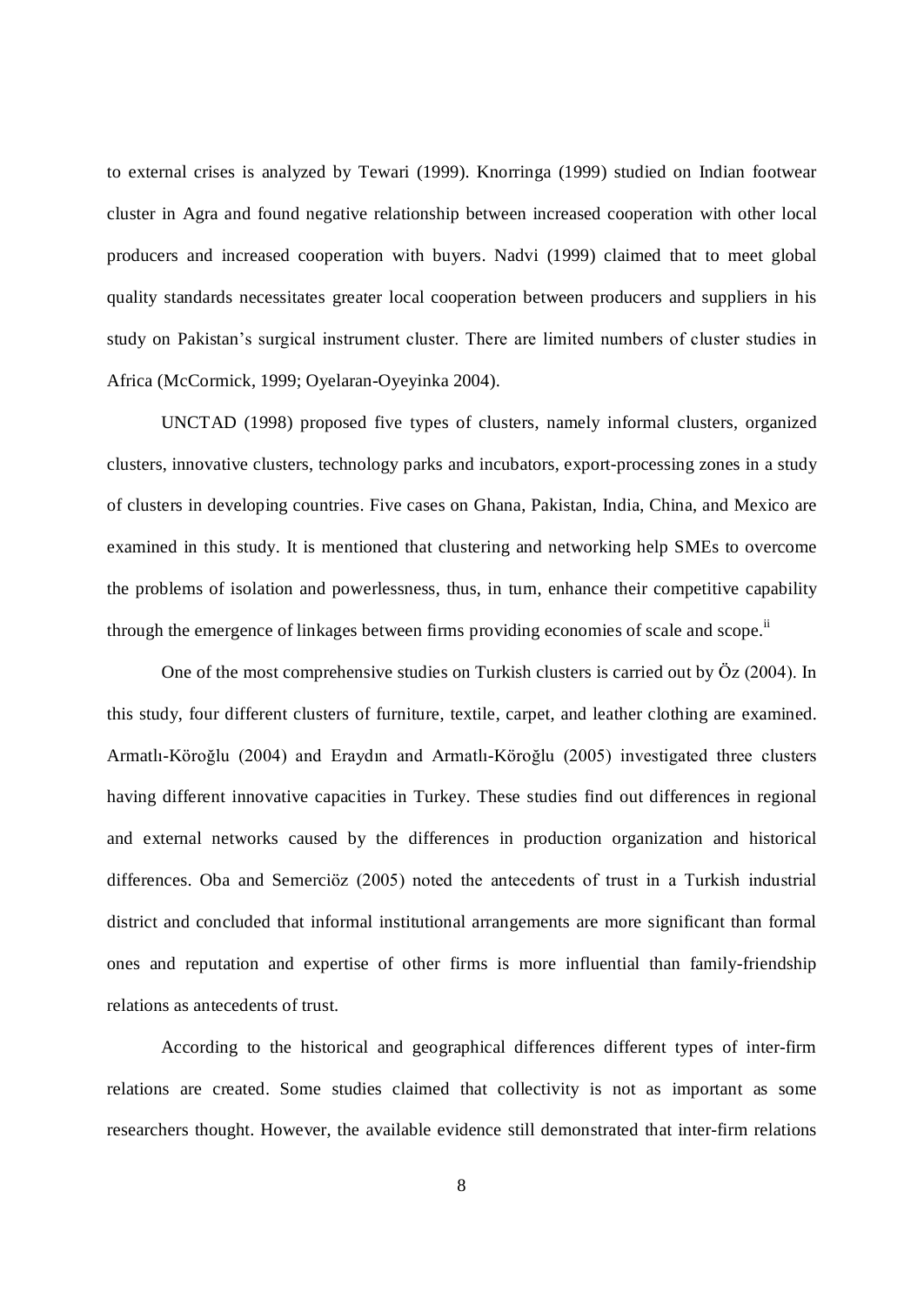and collaboration among firms is one of the major determinants of innovative capacity though not the only one.

#### 3. Research Methodology and Firm Characteristics

The study is a combination of theoretical and empirical work. The research methodology used for the study is questionnaire survey. The research population is the firms in Ankara 1 Industrial District in Sincan.

Ankara 1 Industrial District which started for establishing at 1978 has been on operation since 1990. District is established on a huge area of 400 with 400 hectares of total area. Ankara 1 Industrial district is one of the most important SME industry complexes in Turkey with an employment capacity of 20,000 and 189 places of manufacturing from several sectors. Machine and equipment industry, iron industry, vehicle instrument industry, textile industry, petrolchemistry industry, electric-electronic industry, construction industry, mining industry, plastic industry, aluminum industry are the main manufacturing sectors where 207 firms have facilitates.

In order to support all modern city life for firms operating in the district, electrical network, natural gas network, water and dirty water network are structured for continuous service. In district electrical consumption is approximately 170.000.000 kwh per years where natural gas consumption reaches  $23.400.000$  sm<sup>3</sup> per year.

Ankara 1 Industrial District is a centre of sufficient social and technical facilitates which brings all support units, required for manufacturing quality such as environment laboratory, education centers, lecture hall and meeting room, cafeteria building, banks, dispensary, post and communication services are available.

The questionnaire is applied to 207 firms operating in 18 different sectors in 2005. The majority of the firms belong to metal industry (38.16%), machinery and equipment (13.53%). The average firm size is around 33 (Table 1). However, 47% of the firms can be treated as small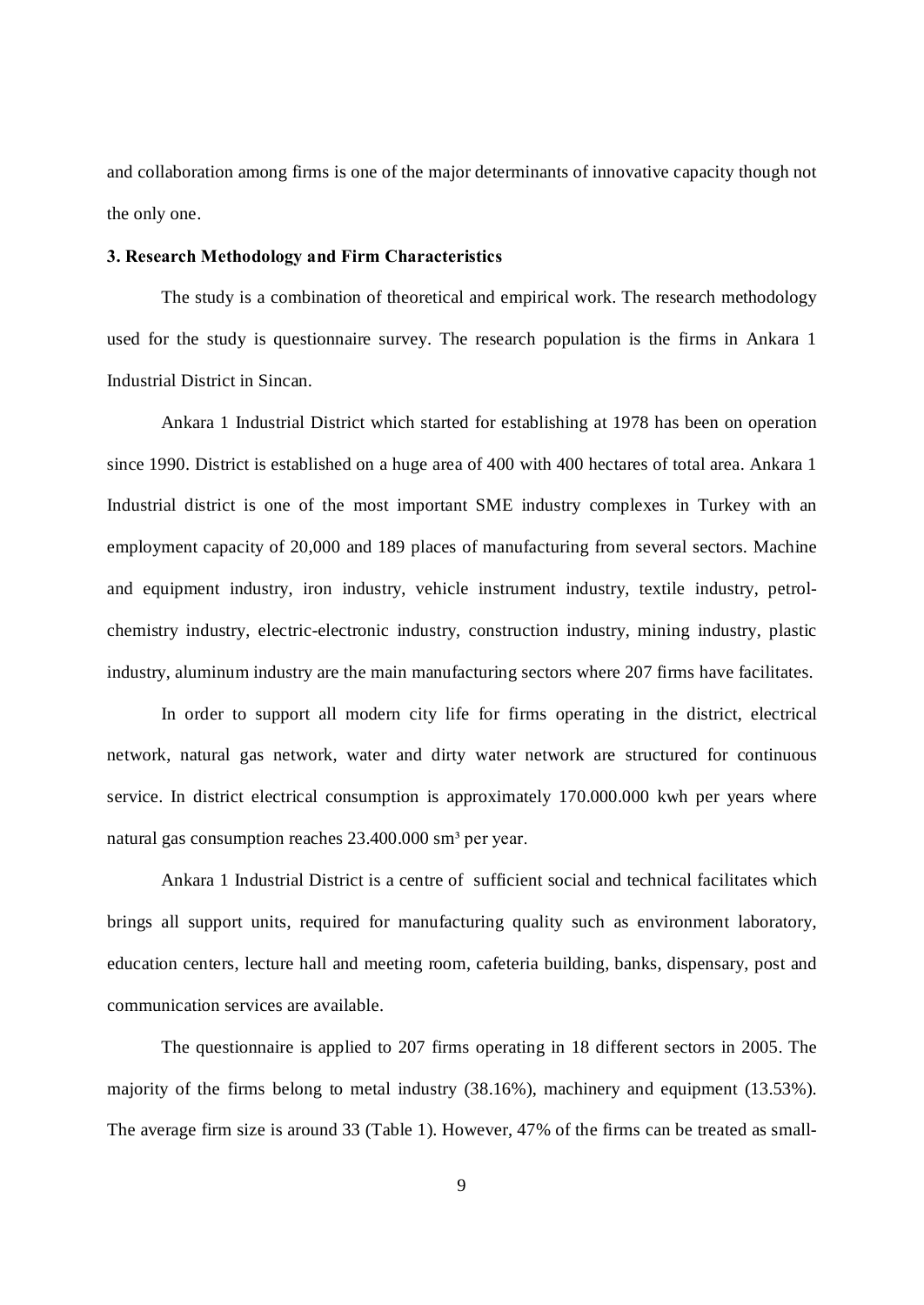sized establishments employing 1-24 workers and 47% of the firms are medium-sized establishments employing 25-150 workers<sup>iii</sup>. 6% of the firms do not respond to the size question. The questionnaire is composed of eight parts, namely the information about the manager of the firm, the general information about the firm, systems and processes, the services obtained outside the firm, the performance of the firm, the future needs of the firm, clustering activities, the memberships to professional organizations. Thus, the questionnaire provides detailed information on the surveyed firms. In terms of the employee profile of the workers, it is found that 16.46% of the employees are university (12.63%) and higher vocational school (3.83%) graduates. On the other hand, 36.97% of the employees are graduated from the high school (22.72%) and vocational high school (14.25%). On overall, only 22.79% of the employees are endowed with some sort of a vocational education. Firms are also asked whether they engage in R&D activities. 53.14% of the firms in our sample claim that they engage in R&D activities. The ICT infrastructure of the firms is not as strong as expected. 78.74% of the firms have access to the internet while 58.94% have their own web page. As a tool of increasing information flows inside the firm, 54.11% of the firms utilize an intra-firm network. The weakest point is observed for the B2B trade activities; only 17.39% of the firms in the sample are exploiting the advantages of B2B portals. Table 1 summarizes the main characteristics of the firms in the survey. As noted before, the average firm size is 33.29. Thus, the sample average indicates the dominance of the smallsized establishments. The average firm age is just above the age of the industrial district. The oldest firms are established in 1976 meaning that even for the oldest firms we are analyzing the development path for a thirty-year time span. Approximately one half of the firms in the district are exporters. The firms that are not exporting report that they have difficulties in access to global markets and in finding necessary resources (capital, technology, material...etc.). Another important reason is the size of the domestic market. The domestic market is large enough for the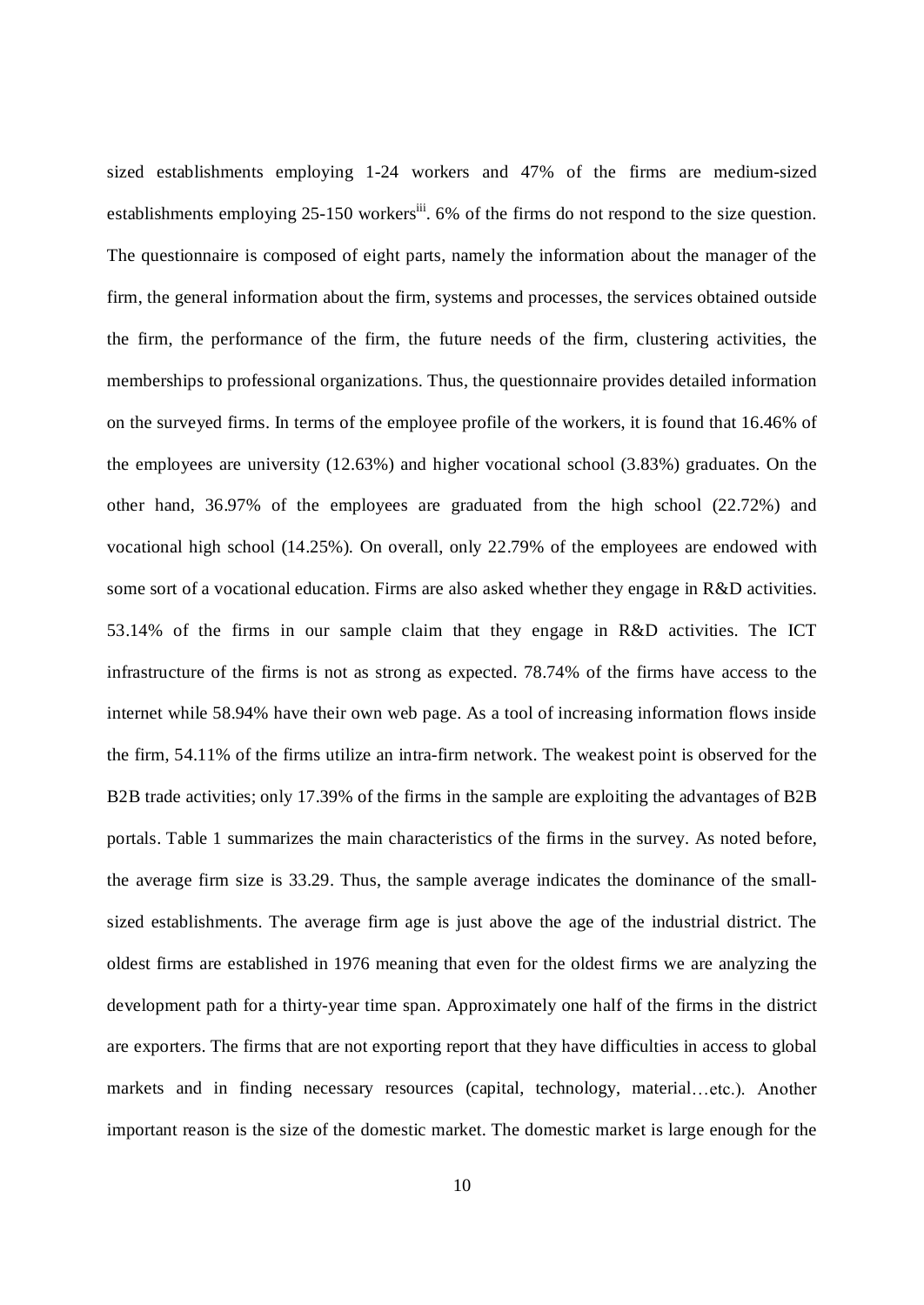sustainability of the firms. As a measure of the production compatible with international standards 38.65% of the firms have at least one international standard certificate. The dominant one is ISO 9000. Considering that around 50% of the firms are exporters, some firms in our sample are not producing and exporting compatible with the global standards. 33.82% of the firms are producing in accordance to national standards. Almost 70% of the firms are planning new investments in the near future. The dominant investment motive is related with the production while about 15% of the firms are planning new R&D investments. More than one quarter of the establishments carry out test procedures by using their own laboratories whereas more than half of the firms apply to external laboratories. This figures show that around 20% of the firms do not use any test procedure during and after the production.

#### Insert table 1 about here

In order to identify the main characteristics of the firms in a more enhanced way, it would be better to portray the future needs of the firms. For this end, the firms are asked for their future needs. The most popular answer is additional financial resources for investment as expected. The underdeveloped financial markets for commercial credits associated with unstable macroeconomic environment makes this need the most vital problem for most of the firms. The market-oriented problems follow this need. The size of the national markets and access to international markets are relevant for more than half of the firms. However, what is interesting is the need for technological improvements. Although the firms do not make significant R&D investments they are in urgent need of technological improvements. As we previously find evidence on the lack of skills of existing labor force, the firms demand skilled labor. The lack of skilled labor has close connection with the inadequate national education policy. The resources allocated to the vocational training at a national scale exhibit a decreasing tendency which, in turn, causes problems in skilled labor pool. Improvement of quality, additional capital, trade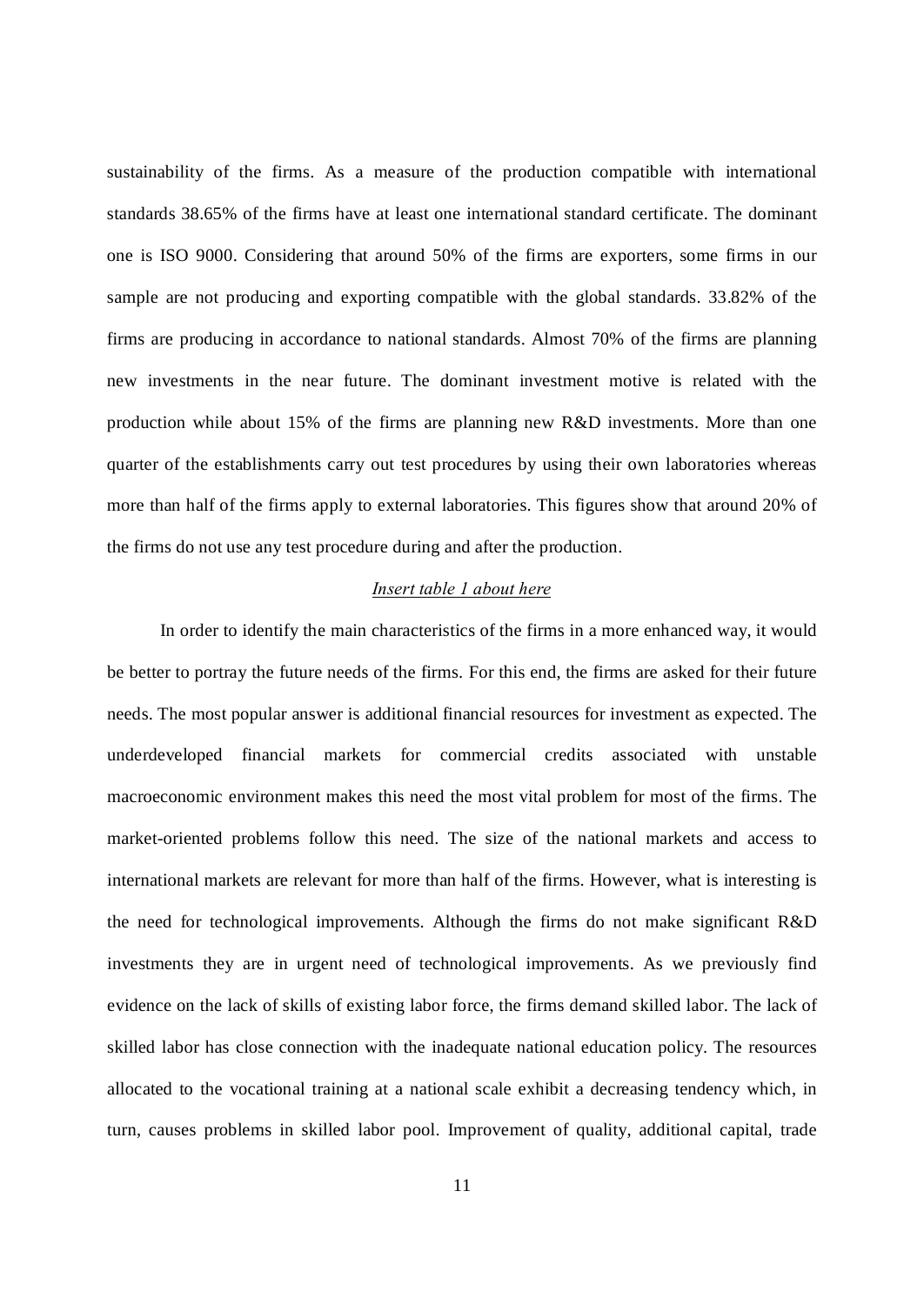marking, product innovation, training appear to be fundamental needs of the firms, almost one third of the firms treat them as significant future needs.

#### Insert table 2 about here

In sum, the firms in a developing industrial district suffer from many structural problems. The significance of these problems is that they call for urgent mitigation measures. The structural character of the problems such as the improvements in financial and labor markets necessitates consistent long-term policies. The previous experience of our research team together with the findings of our earlier study (Durgut and Erdil, 2005) verifies that these problems are not only relevant at the regional level but at the national level.

#### 4. Inter-Firm Relations in Ankara Industrial District

In this section, what we aim is to unearth the inter-firm relations in Ankara industrial district. For this end, particular variables<sup>iv</sup> are cross tabulated with clustering questions. We have basically six questions for clustering. We explore whether firms establish relations with other firms in the same industrial district, in the same province, in another province or abroad on certain grounds, namely machinery and equipment purchased, spare parts purchased, maintenance and repair service purchased, raw materials and intermediate goods purchased, products sold, and rival firms. In fact, the firms are asked to list the geography of five different firms to which they have the listed relation. However, the review of the data demonstrates that only the responses for the first two firms produce noteworthy results.<sup> $v$ </sup> Table 3 illustrates the results of cross tabulations. In terms of the export status of the firm, significant differences are observed for obtaining machinery and equipment for our sample. As expected, the exporter firms generally purchase machinery and equipment from abroad (35%) possibly because of attaining international standards in production. On the other hand, non-exporters overwhelmingly obtain machinery and equipment from the firms in another province (41%). Because of the nature of the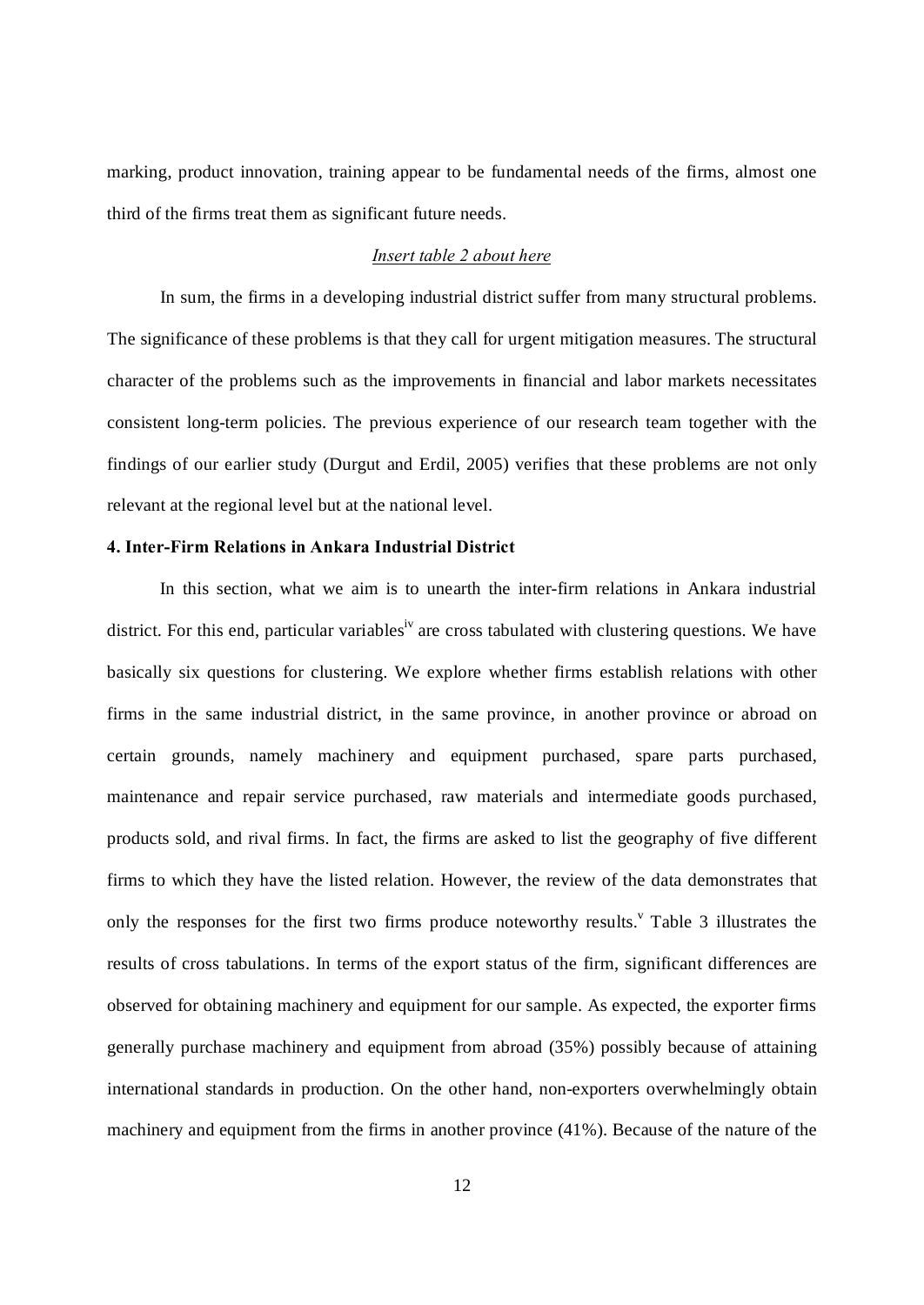spare parts, maintenance and repair services and the need for on-time service, these services are acquired from the same province. This behavior is not differentiated in terms of the export status of the firm. Exporter firms relatively purchase raw materials and intermediate goods from abroad (13.9%) as compared to non-exporters (7.6%). Non-exporters generally acquire them from the same province (44.3%) while exporters from the different province (36.6%). The exporter firms have also strong national and local market connections, 47% of the customers of those firms are in the same province as 29% of the customers in the different province. The non-exporters have weaker customer ties as well in the national market; they generally serve for the local market (45.8%). For non-exporters, most of the rival firms are established in the same industrial district (38.1%) and same province (36.9%). The rival firms of the exporters are, in general, located in the same province (30%) and in the different province. The 16% of the exporters notes that they have significant rival firms in the global markets. The main reason behind this low ratio is possibly due to insufficient information on international markets.

#### Insert table 3 about here

As a next point of analysis, we concentrate on the registered trade mark. It is interesting to note that approximately one third of the firms having trade mark purchase machinery and equipment from abroad. The share of the same and different province is more or less same. The firms without trade mark generally obtain them from the same province (39.1%). For all categories of firms, the spare parts, maintenance and repair parts are commonly purchased from the same province. This fact is also valid for the raw material and intermediate goods purchases. The firms with trade mark are more inclined to obtain them from the world markets. Both the owners and non-owners of a trade mark sell their final goods mostly in the same province (44.3% and 53.5% respectively) even though trade mark-owners have more access to national markets (36.4%). Another interesting point is the fact that there are no significant difference between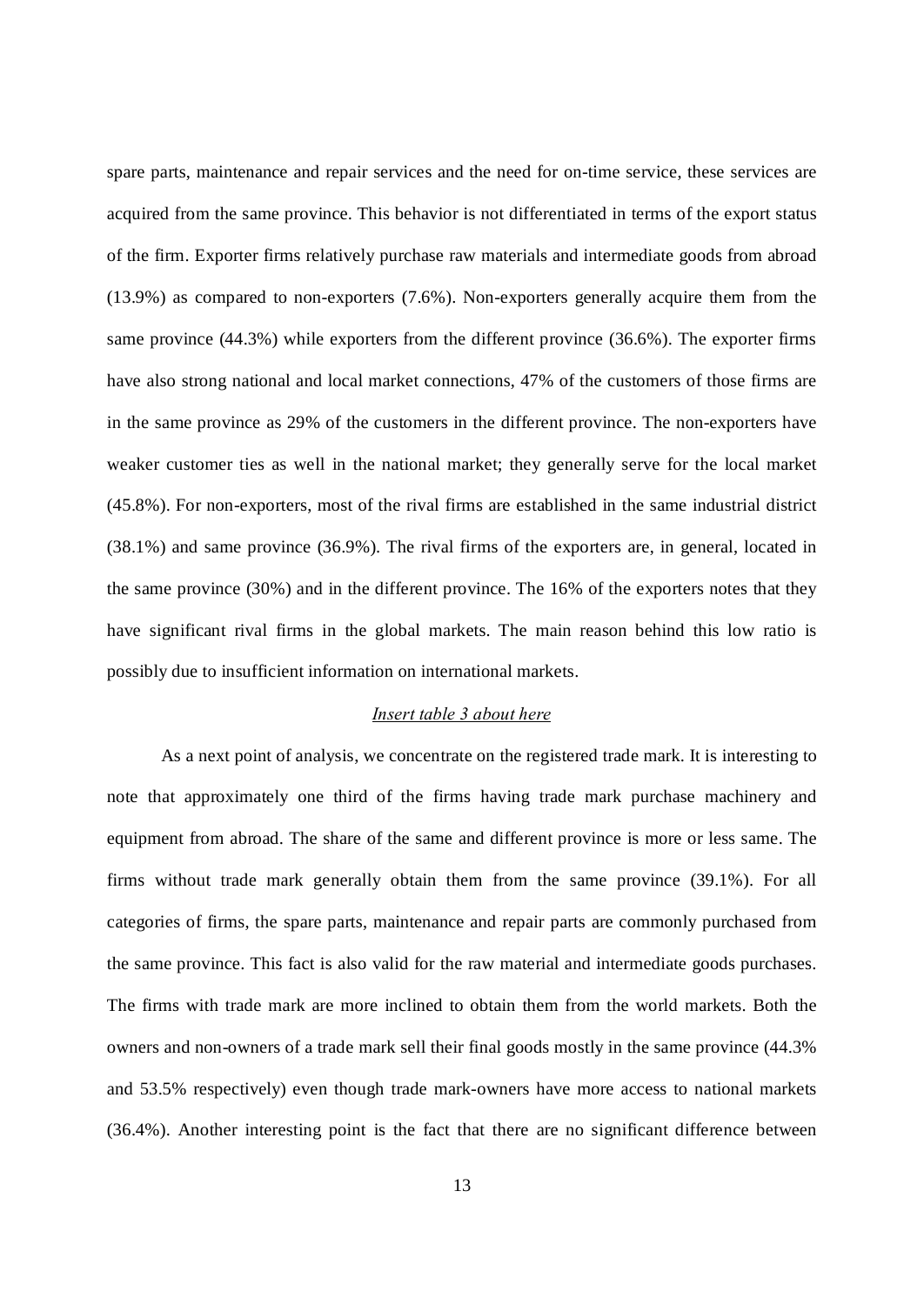owners and non-owners in world markets. Thus, it is possible to conclude that trade mark-owners do not become globally known suppliers. The rivals of non-trade mark owners are located in the same district  $(43.7%)$  whereas the owner's rivals are generally in the different province  $(40.9%)$ .

The firms having own laboratory purchase machinery and equipment more often from abroad (40%) because of the fact that R&D-based firms may transfer know-how from abroad as compared to others. Again the firms with on laboratory tend to obtain raw materials and intermediate goods from abroad as compares to non-owners of laboratory. The firms carrying out test and quality procedures inside the firm have more access to national markets (42.6%) while the local market is dominant for the others (53.4%). Such a differentiation is also observed for the case of the rival firms. The non-owners of a laboratory have more rivals inside the same industrial district (36.6%) as the owners have more rivals in different provinces (40%). In percentage terms, the ratio of rivals in international markets for owners (14.5%) is double of the non-owners (7.6%).

External laboratory use for the case of machinery and equipment purchased is concentrated in the same province (36.2%) followed by other provinces (30.5%). The dominance of the same province is also observed for the case of spare parts purchased (50%), repair and maintenance services purchase (56.7%). Moreover, these firms more often obtain the raw materials and intermediate products again from the same province (37.1%). The consistency of the superiority of the same province is also observed for customers; the firms using external laboratories have more access to the local markets as compared to others (44.9%). The highest rate is reached for the same industrial district (36.6%). Finally, it is important to note that firms having own laboratory are more articulated to the national and international markets as compared to the firms using external laboratories.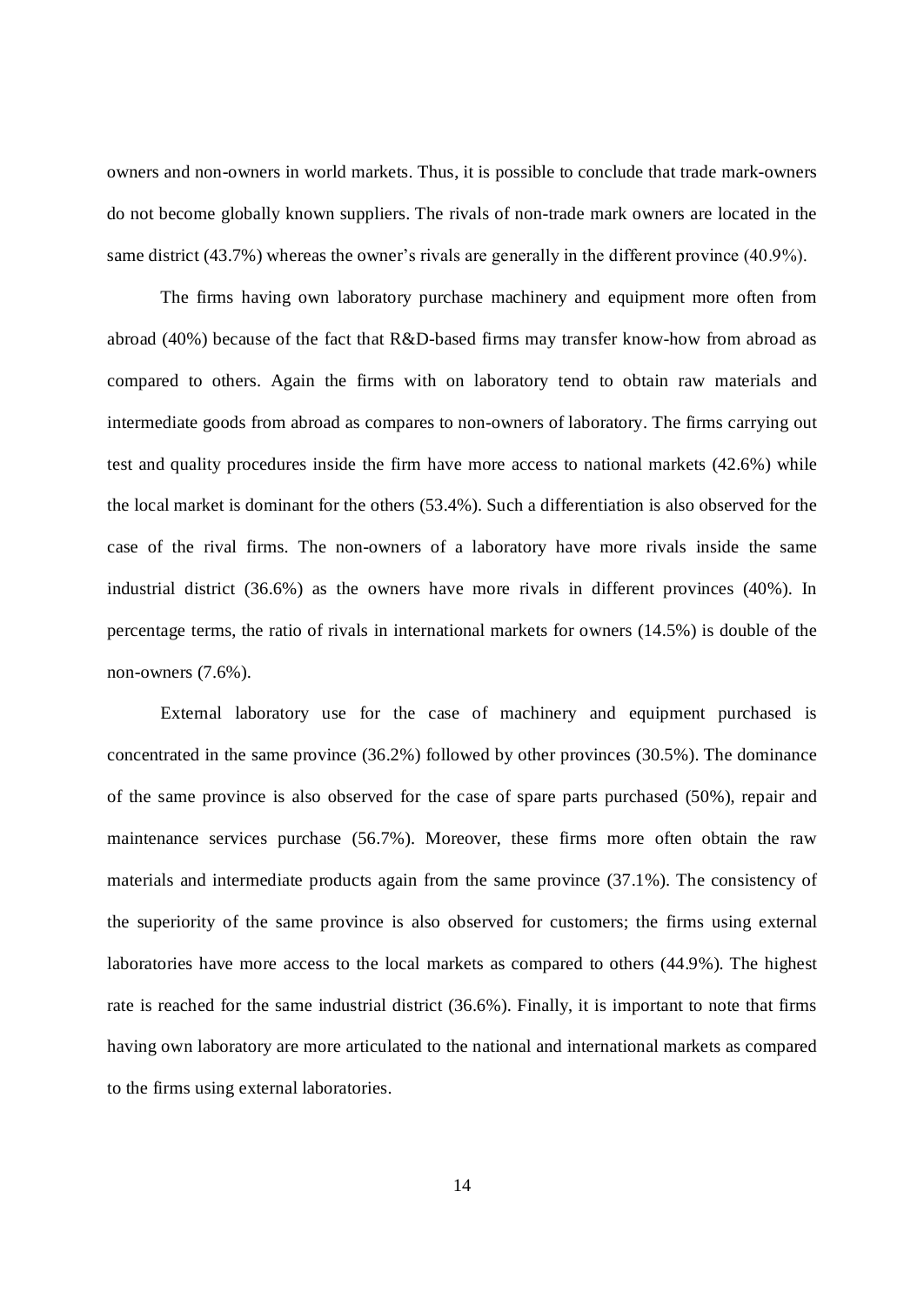The firms attempting product innovation and improvement develop more close relationships with the firms in the same province for all types of relationships we reviewed. However, more than one quarter of such firms purchase their machinery and equipment from abroad. The undeniable dominance of the same province alternative (34.8%) is also threatened for the case of rival firms by different provinces choice (33.3%). Thus, it is possible to claim that firms engaged with innovation activities have more access to national and international markets than the others. Finally, the same pattern is also observed for the answers on the needs for product innovation.

#### 5. Concluding Remarks and Directions for Future Research

The results presented in this study are the early outcomes of a continuing study. However, even this early stage produces significant results on the attitudes of Turkish firms. It is argued that inter-firm relations and collaboration among firms is one of the determinants of innovative capacity. Our review of Ankara 1 Industrial district demonstrates the existence of some structural problems. Although more than half of the firms are somewhat integrated to the global markets through their exports, around one third of them do not have either a national or international standard's certificates. Moreover, the existence of financial problems and macro economic instability impede them to invest on R&D activities which in turn critical repercussions on their innovative activities. The mismatch between the technology and the skilled labor seems to be another serious problem. The firms in the district has established close vertical I/O relationships with the local and national firms yet the links with the same industrial district seem to be weakest meaning that firms are not able to fully exploit the advantages of agglomeration, in other words complementary relations such as providing repair and maintenance services do not exist. The relationships are generally established at the national level except for the cases of purchase of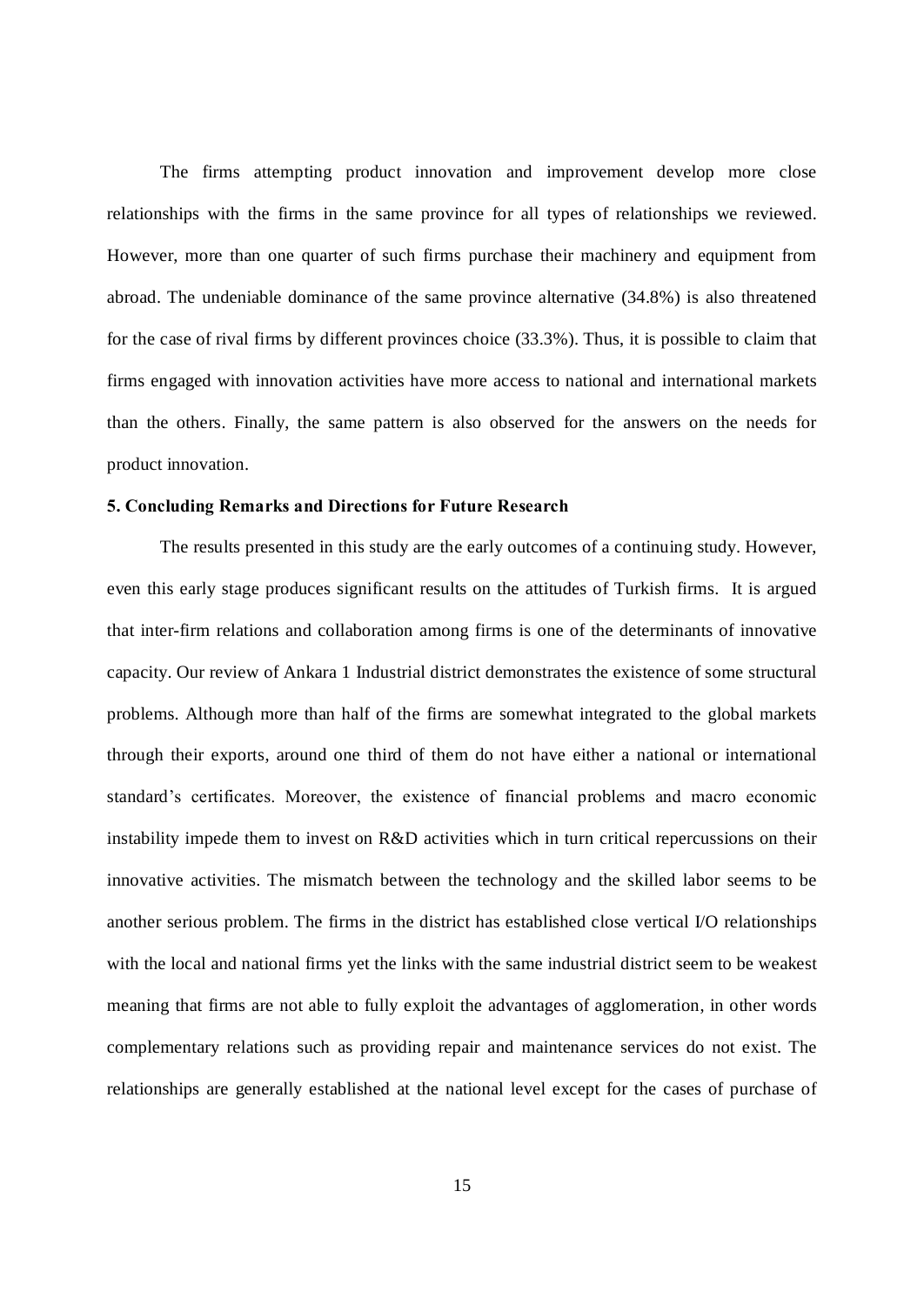spare parts, repair and maintenance services as expected. Only for the case of machinery and equipment purchased, we perceived some international linkages.

In the next step of the research, for a sample of firms, the quality of the relations together with the impacts of these relations on the firm's performance will be examined. The existence of leader firms will also be investigated. The final stage will concentrate on those firms. In conclusion, this study is a contribution to the considerably poor literature on developing country experiences of inter-firms relations.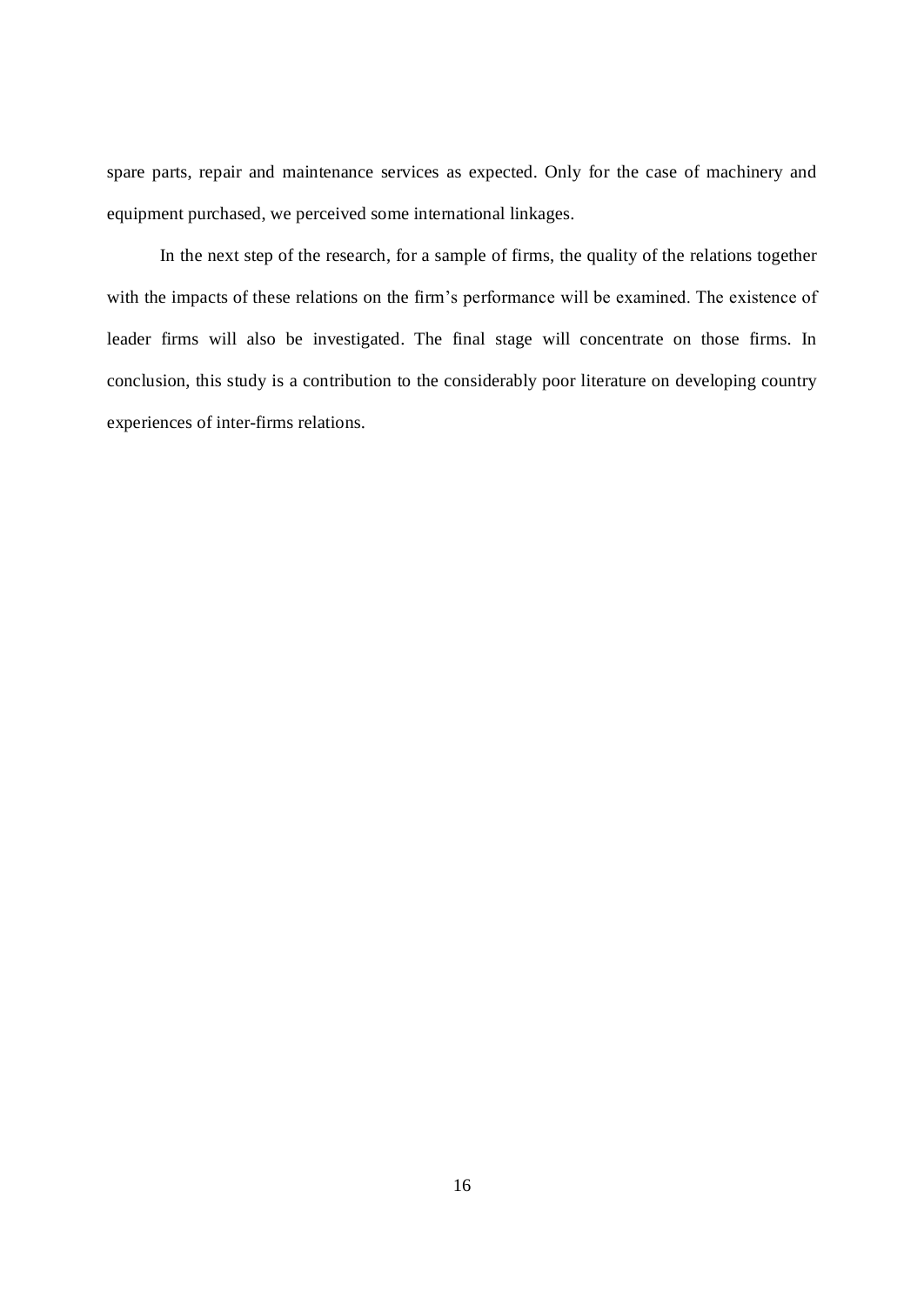#### **REFERENCES**

Altenburg, T. and Meyer-Stamer, J. 1999 How to promote clusters: Policy experiences from Latin America, World Development, 27: 1693-1713.

Anderson, J.C., Hakansson, H., and Johanson, J. 1994 Dyadic business relationships within a business network context, Journal of Marketing, 58: 1-15.

Armatlı-Köroğlu, B. 2004 SME networks as new engines of economic development and innovativeness. Ph.D. dissertation, Middle East Technical University, Ankara.

Basant, R. 2002 Knowledge flows and industrial clusters. A background paper commissioned by the International Development Research Centre (IDRC), Canada.

Bell, M. and Albu, M. 1999 Knowledge systems and technological dynamism in industrial clusters in developing countries, World Development, 27: 1715-1734.

Day, G. S. 1994 The capabilities of market-driven organizations, *Journal of Marketing*, 58: 37-52.

Easton, G. and Araujo, L. 1994 Market exchange, social structures and time, European Journal of Marketing, 28: 72-84.

Eraydın, A. and Armatlı-Köroğlu, B. 2005 Innovation, networking and the new industrial clusters: the characteristics of networks and local innovation capabilities in the Turkish industry clusters, Entrepreneurship and Regional Development, 17: 237-266.

Ford D. and McDowell, R. 1999 Managing business relationships by analyzing the effects and value of different actions, Industrial Marketing Manegement, 28: 429-442.

Hakansson, H. 1987 Industrial Technological Development (London: Routledge).

Hakansson, H. and Johanson, J. 2001 Business Network Learning (New York: Pergamon Press). Hillebrand, B. and Biemans, W. G. 2003 The relationship between internal and external cooperation: literature review and propositions, Journal of Business Research, 56: 735-743.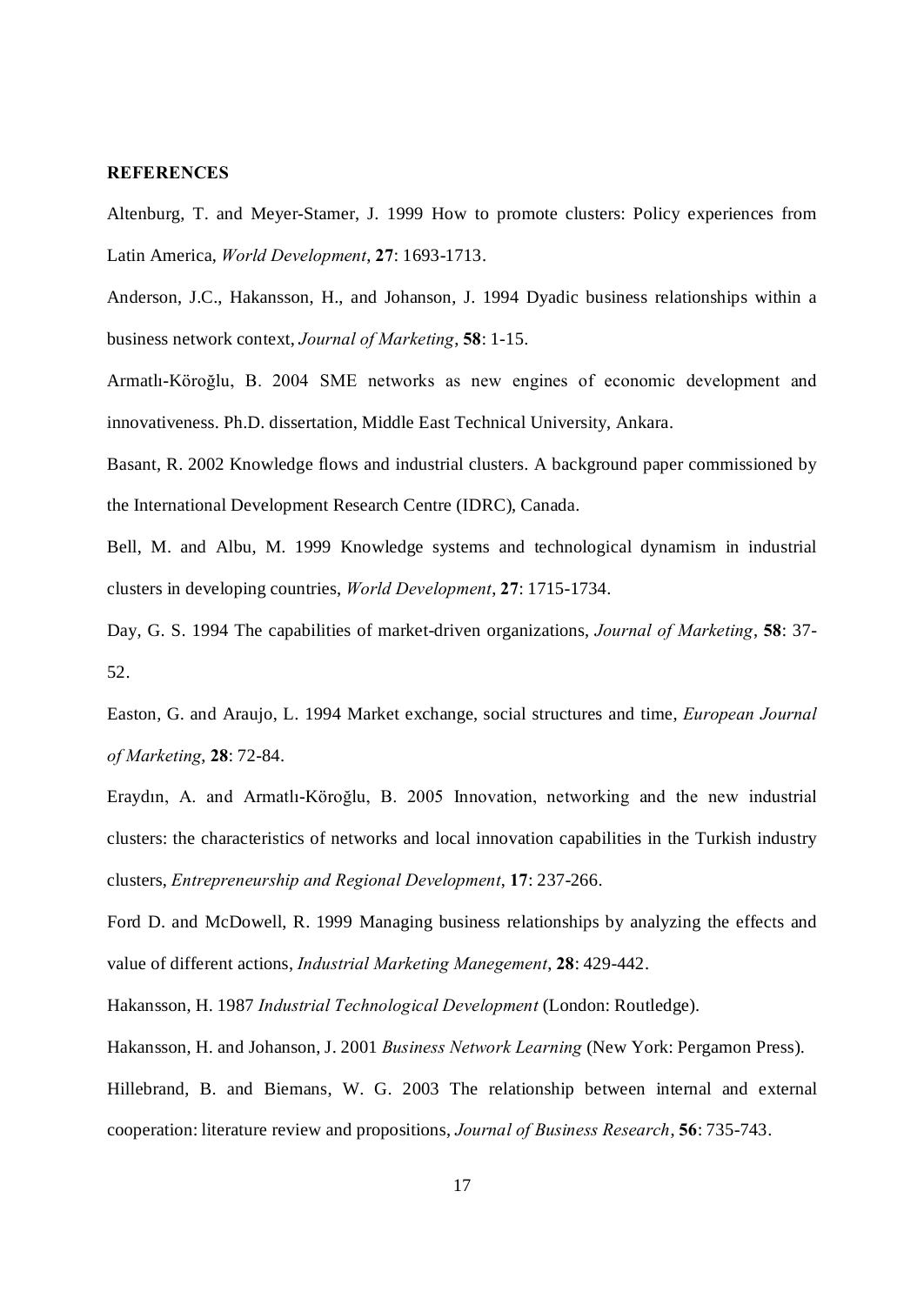Humprey, J. and Schmitz, H. 1998 Trust and inter-firm relations in developing and transition economies, The Journal of Development Studies, 34: 32-61.

Johnson, J. L. and Sohi, R. S. 2003 The development of interfirm partnering competence: Platforms for learning, learning activities, and consequences of learning, Journal of Business Research, 56: 757-766.

Knorringa, P. 1999 Agra: An old cluster facing the new competition, World Development, 27: 1587-1604.

Lundvall, B.-A. 1985 Product Innovation and User-Producer Interaction (Aalborg: Aalborg Universitetsforlag).

Lorenzoni G. and Lipparini, A. 1999 The leveraging of inter-firm relationships as a distinctive organizational capability: A longitudinal study, Strategic Management Journal, 20: 317-38.

Maskell, P. 2001 Towards a knowledge-based theory of the geographical cluster, *Industrial and* Corporate Change, 10: 921-943.

Maskell, P. and Lorenzen M. 2004 The cluster as market organization, Urban Studies, 41: 991- 1009.

McCormick, D. 1999 African enterprise clusters and industrialization: Theory and reality, World Development, 27: 1531-1551.

Meyer-Stamer, J. 1998 Path dependence in regional development: Persistence and change in three industrial clusters in Santa Catarina, Brazil, World Development, 26: 1495-1511.

Nadvi, K. 1999 Collective efficiency and collective failure: The response of the Sialkot surgical instrument cluster to global quality pressures, World Development, 27: 1605-1626.

Oba, B. and Semerciöz, F. 2005 Antecedents of trust in industrial districts: an empirical analysis of inter-firm relations in a Turkish industrial district, Entrepreneurship and Regional Development, 17: 163-182.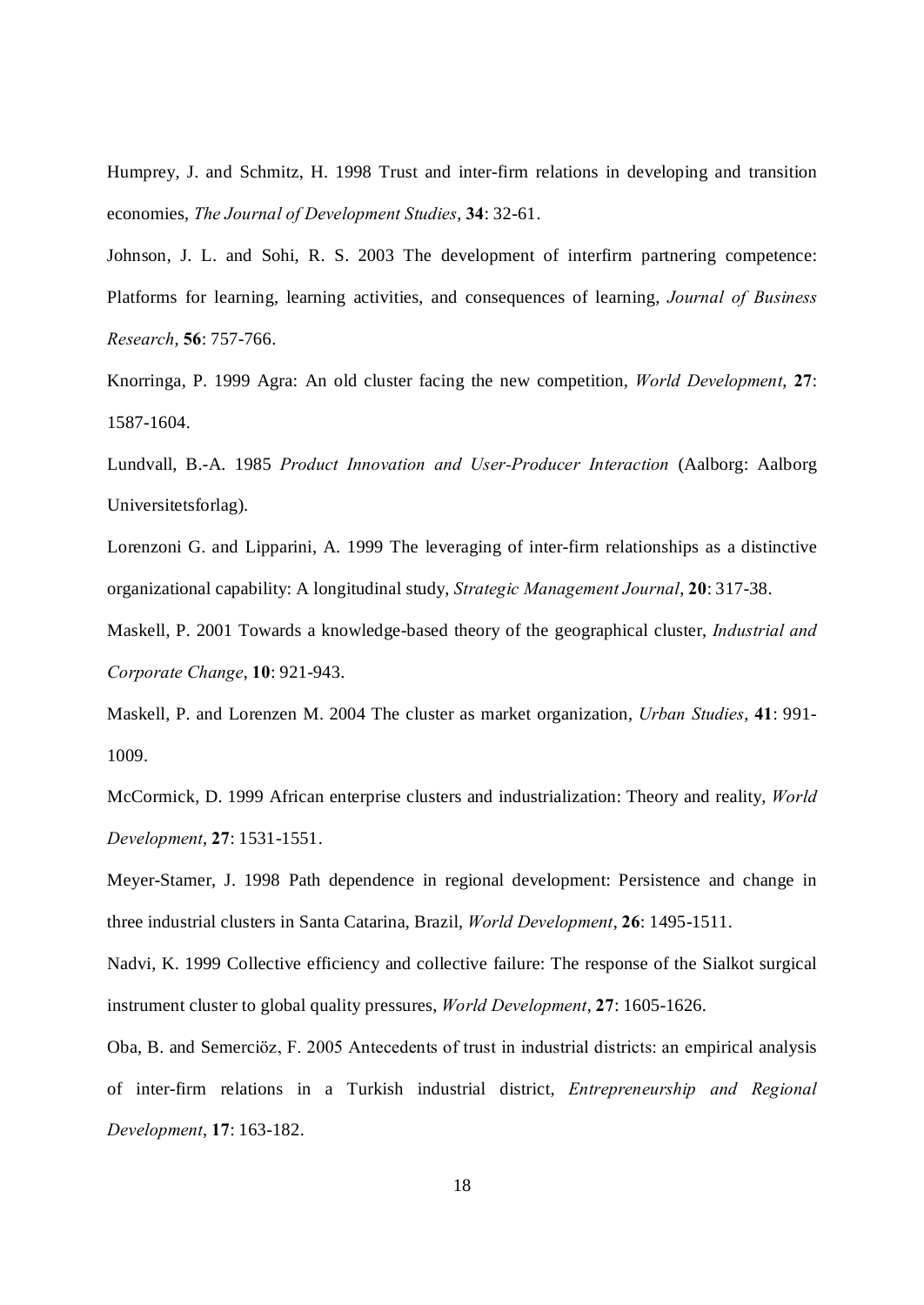Oyelaran-Oyeyinka, B. 2004 Networking technical change and industrialization: The case of small and medium firms in Nigeria. African Technology Policy Studies (ATPS) Network Special Paper Series, No. 20, Kenya.

Öz, Ö. 2004 Clusters and Competitive Advantage (New York: Palgrave MacMillan).

Pietrobelli, C. and Barrera, T. O. 2002 Enterprise clusters and industrial districts in Colombiaís fashion sector, European Planning Studies, 10: 541-562.

Rabelotti, R. 1999 Recovery of a Mexican cluster: Devaluation Bonanza or collective efficiency?, World Development, 27: 1571-1585.

Rabelotti, R. and Schmitz, H. 1999 The internal heterogeneity of industrial districts in Italy, Brazil, and Mexico, Regional Studies, 33: 97-108.

Ritter, T. and Gemünden, H.G. 2003 Network Competence: Its impact on innovation success and its antecedents, Journal of Business Research, 56: 745-755.

Sandee, H. and Weijland, H. 1989 Rural cottage industry in transition: The roof tile industry in Kabupaten Boyolali, Central Java, Bulletin of Indonesian Economic Studies, 25: 79-98.

Schmitz, H. 1999 Global competition and local cooperation: Success and failure in the Sinos Valley, Brazil, World Development, 27: 1627-1650.

Schmitz, H. 2000 Does local co-operation matter? Evidence from industrial clusters in South Asia and Latin America, Oxford Development Studies, 28: 323-336.

Tewari, M. 1999 Successful adjustment in Indian industry: the case of Ludhiana's woolen knitware cluster, World Development, 27: 1651-1671.

Thorelli, H. B. 1986 Networks: Between Markets and hierarchies, Strategic Management Journal, 7: 37-51.

UNCTAD, 1998 Promoting and sustaining SMEs clusters and networks for development. Issues Paper by the UNCTAD Secretariat, Switzerland.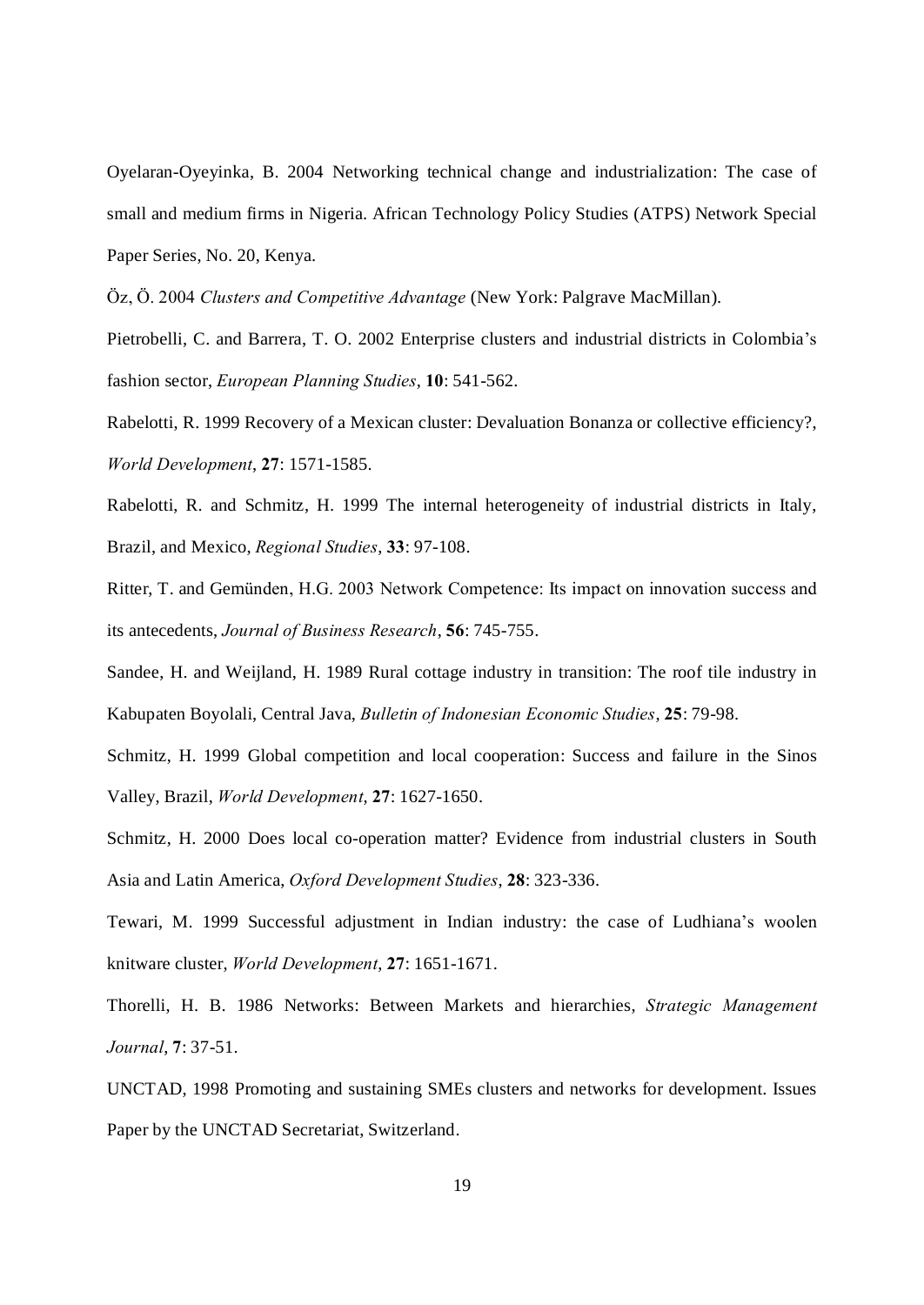Visser, E., 1999 A comparison of clustered and dispersed firms in the small-scale clothing industry of Lima, World Development, 27: 1553-1570.

Wilkinson, I. and Young, L. 2002 On cooperating firms, relations and networks, Journal of Business Research, 55: 123-132.

Williamson, O.E. 1975 Markets and Hierarchies : Analysis and Antitrust Implications (New York: The Free Press).

Williamson, O.E. 1985 The Economic Institutions of Capitalism: Firms, Markets, Relational Contracting (New York: The Free Press).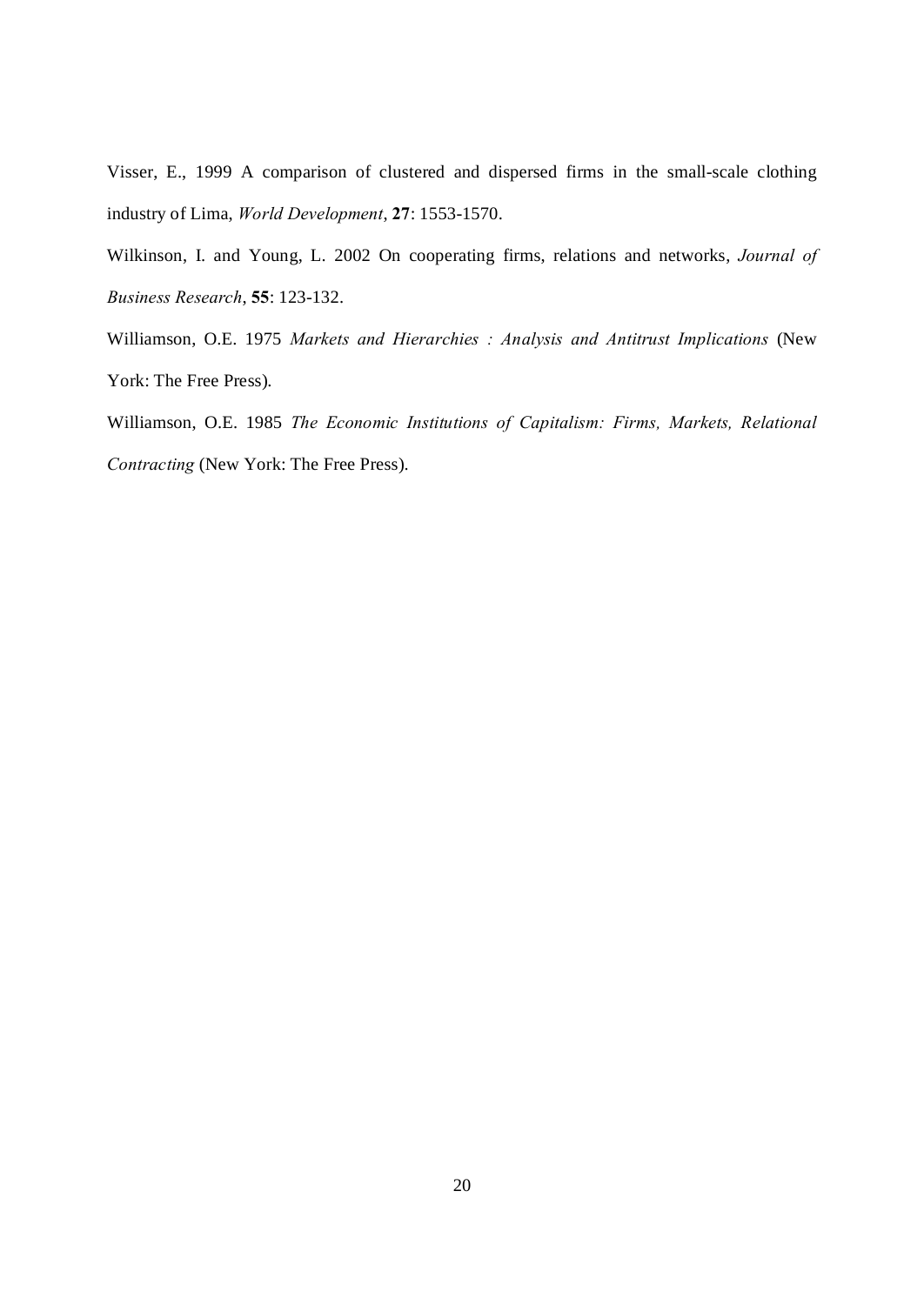

## Figure 1: Antecedents and Impacts of Network Competence

Source: Ritter and Gemünden, 2003.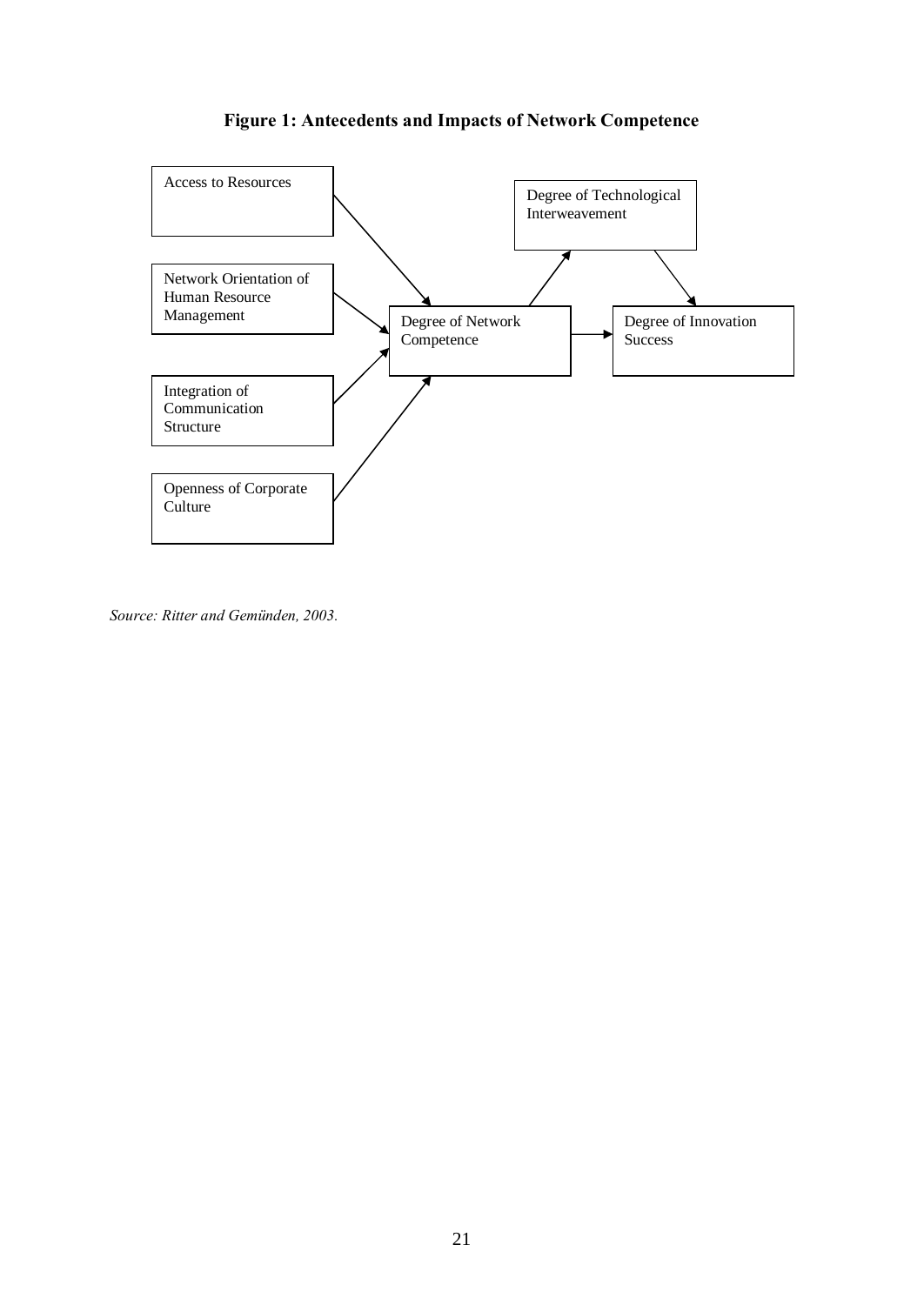

## Figure 2: Learning Activities in Buyer-Seller Relationships

Source: Johnson and Sohi, 2003.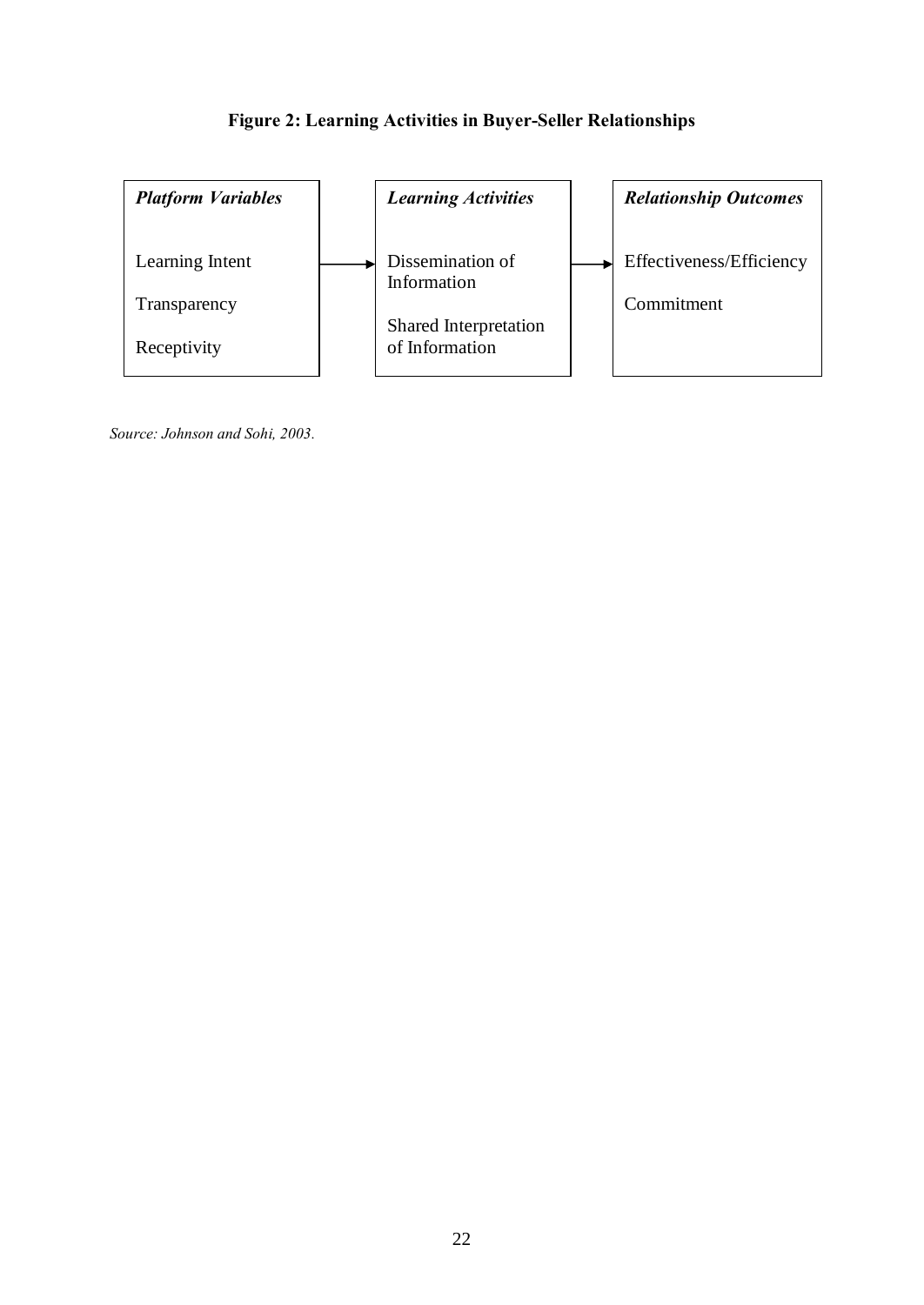## Table 1: Main Characteristics of the Firms in Ankara 1. Industrial District

| <b>Firm Characteristics</b>                 |        |
|---------------------------------------------|--------|
| Average Firm Size                           | 33.29  |
| Average Firm Age                            | 15.63  |
| <b>Exporter Firms</b>                       | 50.24% |
| <b>International Standards Certificates</b> | 38.65% |
| <b>National Standards Certificates</b>      | 33.82% |
| Trade Mark Ownership                        | 43.96% |
| <b>Planned Investment</b>                   | 69.57% |
| Planned R&D Investment                      | 14.49% |
| Own Laboratory                              | 27.54% |
| Use of External Laboratory                  | 52.66% |
|                                             |        |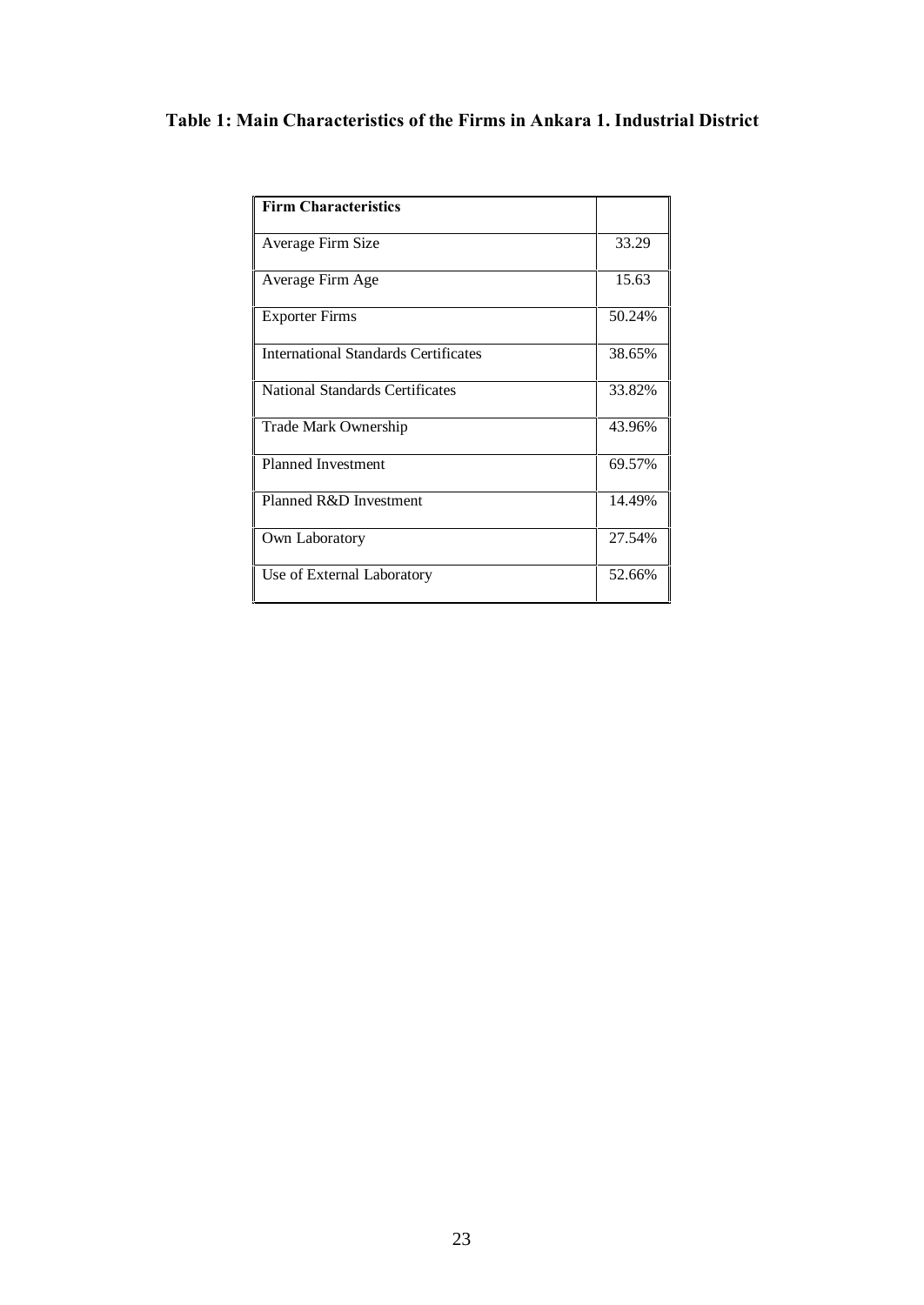| Needs $(\% )$                                        |                    |
|------------------------------------------------------|--------------------|
| <b>Additional Financial Resources for Investment</b> | 59.42              |
| <b>Access to World Markets</b>                       | 53.62              |
| Growth in Domestic Market                            | 50.24              |
| Technological Improvements                           | 50.24              |
| <b>Skilled Labor</b>                                 | $46.\overline{38}$ |
| Improvement of Quality                               | 43.48              |
| <b>Decreasing Costs</b>                              | 43.00              |
| <b>Additional Capital</b>                            | 42.03              |
| <b>Trade Marking</b>                                 | 37.20              |
| <b>Product Innovation</b>                            | 34.78              |
| On-the-Job-Training                                  | 33.82              |
| <b>Managerial Training</b>                           | 32.37              |
| New Technology in Information Systems                | 31.40              |
| Automation                                           | 31.40              |
| Restructuring of the Firm                            | 30.92              |
| <b>Additional Skilled Managers</b>                   | 30.43              |
| Planned Maintenance System                           | 28.99              |
| <b>Investment in New Markets</b>                     | 26.09              |
| <b>Basic Skills Training</b>                         | 26.09              |
| Consultation                                         | 24.15              |
| Introduction of E-Commerce                           | 23.67              |
| New Distribution Channels                            | 21.74              |
| International Collaboration/Partnership              | 15.46              |
| National Collaboration/Partnership                   | 6.28               |

## Table 2: The Future Needs of the Firms in Ankara 1 Industrial District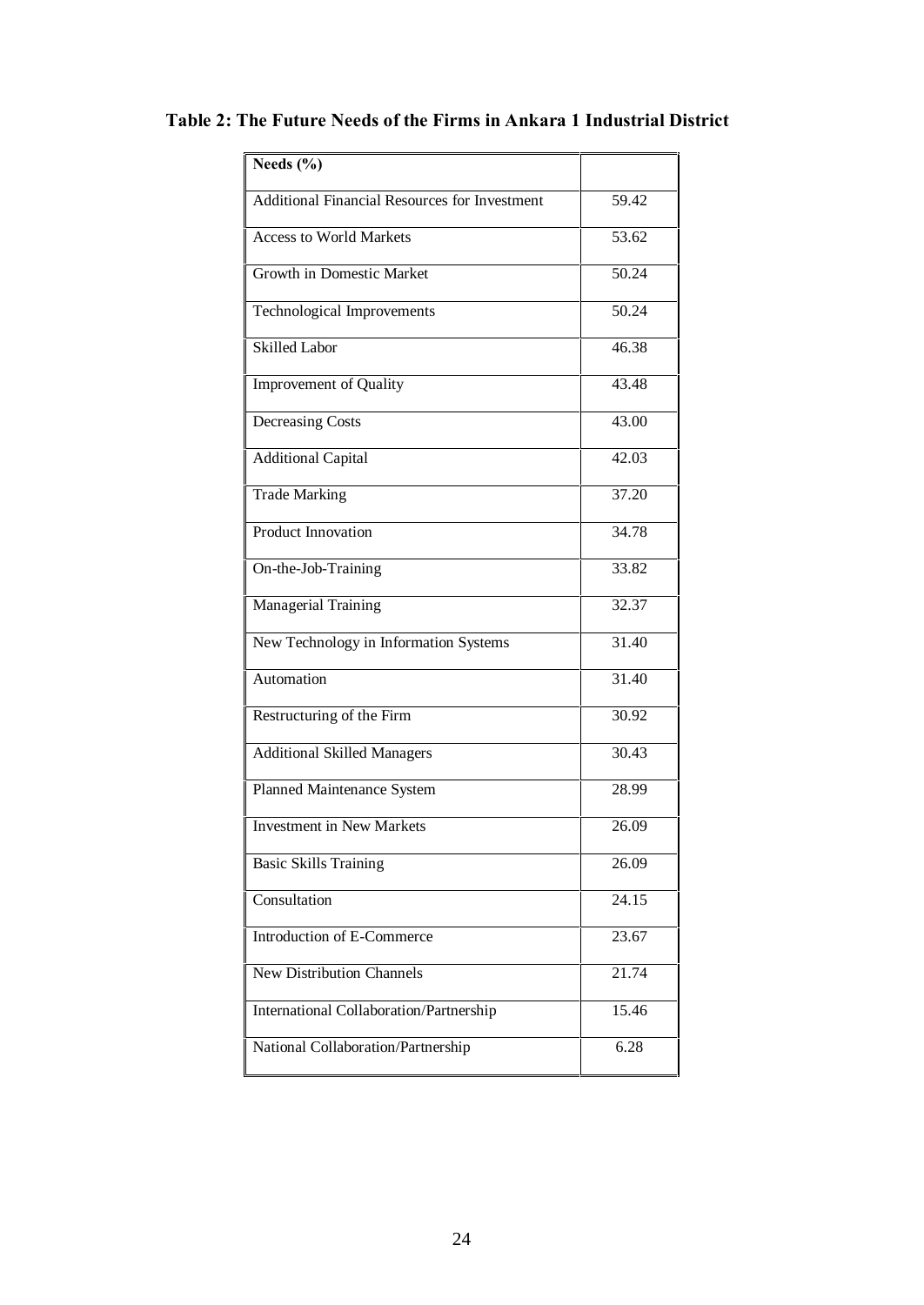|                                        |          | Machinery and Equipment Purchased |          |             |                |      |                            | Spare Parts Purchased |                |            |                   |                |                        | Maintenance Service Purchased |             |                   |                 |               | Raw Materials and Int. Goods Purchased |             |                     |             |                |          | <b>Products Sold</b> |                      |                 |                         |                |                         | <b>Rival Firms</b>         |                       |              |  |  |
|----------------------------------------|----------|-----------------------------------|----------|-------------|----------------|------|----------------------------|-----------------------|----------------|------------|-------------------|----------------|------------------------|-------------------------------|-------------|-------------------|-----------------|---------------|----------------------------------------|-------------|---------------------|-------------|----------------|----------|----------------------|----------------------|-----------------|-------------------------|----------------|-------------------------|----------------------------|-----------------------|--------------|--|--|
|                                        |          |                                   |          |             |                |      | TOTAL                      |                       |                |            |                   |                | TOTAL                  |                               |             |                   |                 | TOTAL         |                                        |             | 3                   |             | TOTAL          |          | 2                    |                      |                 | TOTAL                   |                |                         | 3                          |                       | <b>TOTAL</b> |  |  |
|                                        |          |                                   | coann1%  | count %     | coart %        |      | court %<br>$ $ ccant $ $ % |                       | coan1%         | count %    | coan1%            | count %        | count %                | coan¶%                        | count %     |                   | count % count % | coaπ %        | couvr %                                | count %     | couvri %            | count %     | coan1%         | coan1%   | count %              | couvri <sup>96</sup> | court %         | coart %                 | $\text{const}$ | count %                 | count %                    | coaver <sup>1</sup> % | count %      |  |  |
| <b>Export Status</b>                   |          |                                   |          | 26          | 34             | 34   | 351                        | 100 100               | $12 \mid 12.2$ | 45 45.9    | 23   235          | $18 \mid 18.4$ | 98 100                 | -21                           | 42<br>51,9  | 21                | - 51 6.2        | 81 100        | 17   768                               | 33 32 3     | $37 \,   \, 36.6$   | 14          | 139 101 100    |          | 47<br>47             | 29<br>29             | 17 <sup>1</sup> | 100 <sup>1</sup><br>100 | 21<br>21       | 30<br>30                | 33 33                      | 16                    | 100   101    |  |  |
|                                        |          |                                   | 9 111    | 36          |                |      |                            |                       | 161            |            |                   |                |                        |                               |             | 9 132             |                 | 68 100        |                                        | 35<br>44.S  |                     |             | 79             |          | 45. B                | $28$ 33              |                 |                         | 32             | 36. P                   |                            |                       |              |  |  |
|                                        |          |                                   | 415.1    | $21$ $269$  | 32             |      | 78<br>21   269             | 100                   | 93             | 32 37.2    | 34<br>39.5        |                | 86<br>10               | 11.1                          | 30<br>47.6  | $22$ 34.9         | -41 6.3         | 63   100      | 819.3                                  | $28$ 32.6   | 35   40.7           | 15<br>17.4  | 86             |          | 20                   |                      |                 | 95                      |                | 26<br>31.3              | l 54.2                     | 20. B                 |              |  |  |
|                                        |          |                                   | 13.6     | 14 31 8     | 20   45.5      |      | 44<br>419                  |                       |                |            |                   |                | 10                     |                               |             | 36                |                 | 25 100        | 183                                    | 20   413    | $19$ 39.6           |             | 48             |          | 51.S                 | 29 439 1             |                 |                         |                | 36.5                    |                            |                       |              |  |  |
| Trade Mark                             |          |                                   |          |             | $28 \mid 32.2$ |      | $28 \mid 32.2$<br>87       | 100                   | 9 10.6         |            | 22   25.9         |                | 10                     |                               |             | 26<br>19          |                 | 73 100        | 12.5                                   | 36 40.9     | 33                  | 13.6        | 88             | 9 10.2   | 39<br>44.3           | 32   364             | 8   9.1         | 88                      | 11.4           | 32<br>36.4              | 36   40.9                  | 11.4                  | 88 100       |  |  |
|                                        | Firm 1   |                                   | 71 m.e   | -27'<br>39. | 21 30.4        |      | 14 20.3                    | 69 100                | $15 \,   217$  | 38 55.     | 12 17.4           | 5,8            | 69<br>100              | 15 27.3                       | 35<br>63.6  | 5 9.1             |                 | 55 100        | 23 33 3 1                              | 24 34.8     | 17124.6             |             | 69 100         | 9 127    | 38<br>53.5           | 18   25.4            | 68.5            |                         | 31   437       | 23 324                  | $13 \mid \textit{18} \mid$ | 5.6                   |              |  |  |
|                                        |          |                                   |          |             |                |      |                            |                       | 14.3           | 38.        | l 33.3            | 14.3 I         |                        |                               |             | 31 <i>11.</i> 6   |                 | 17/100        | 3 15.8                                 | 22          |                     |             | 19             |          |                      |                      |                 |                         |                | 33.3                    |                            | 14.3                  |              |  |  |
|                                        |          |                                   |          | 25.4        | 36 50.3        |      | $12$ 16.9                  | 100                   | 6,8            | 31<br>42.3 | 32   438          | 6,8            | 73<br>100              |                               | 28          | 18 33.3           |                 | 54 100        | 8 113                                  | 23   324    | 38                  |             |                | 2124     | 29<br>34.5           | 50                   | 13.             | 84                      | 53             | 20 <sub>l</sub><br>26.7 | 44 58.                     |                       |              |  |  |
|                                        |          |                                   |          | 14 ж.       | 13   317       |      | $10 \, \mu$<br>41          | 100                   | 9 20.9         | 16 37.2    | 13 30.2           | 11.6           | 43 100                 | 29.2                          | 9 37.       | 8 33.3            |                 | 24 100        | 4 8.5                                  | 21<br>44.7  | $18 \, 38.3$        | 85          | 47 100         |          | 30.6                 | $36 \vert$ 58.7      | 8.1             | 62<br>100               | 519.6          | 23 44.2                 | 21   40.4                  | 5.8                   |              |  |  |
|                                        |          |                                   | 21 16 1  |             | 33.3           | 33.3 | 21167                      | 10                    | 11.8           | 50 39.4    | 481<br>37.8       |                | 10                     |                               | 61          | 20                |                 | 10 100        |                                        | 8 61.5      | 5 38.2              |             | 13 100         |          |                      | 50                   | 25              |                         |                | 5278                    | 13   72.2                  |                       |              |  |  |
| Own Laboratory                         |          |                                   | 3 5.5    |             | 19 M.S         |      |                            | 55   100              | 11.1           | 23 42.6    | 13 24.1           | 22.2           | 54<br>  100            | 13,6                          | 41.1        | $13 \mid 29.5$    | 41 9.           | 44 100        | 8   14.8                               | 29.6        | 19135.2             |             | 54 100         |          | 18 33.3              | 23   42.6            | $6 $ $\mu$ .    | 54                      | 6   10.9       | 19 M.S                  |                            | 14.5                  | 55 10        |  |  |
|                                        | Firm     |                                   | 11   8.5 |             | 38 29.5        |      | 129                        |                       | Χî             | 69<br>54.  | 28                |                | 127<br>100             | 24.3                          | 68<br>63.6  | 12                | -0.9            |               | $29 \mid 22.7$                         | 521<br>40.6 | $38 \mid 29.5$      |             | 128            |          | 53.4                 | 33 25.2              | 9.9             |                         | $-48$ 36.6     | 42<br>32.7              | 31   23.7                  |                       |              |  |  |
|                                        |          |                                   | 3 68     | $8\,$ 18.2  | 20             | 45.5 | 13   29.5  <br>44          | 100                   |                | 16135.6    | 17   37.8         | $17.8$         | 45<br>10               | 319.4                         | 15 46.9     | 11 34.4           |                 | 32 100        | 6 12.8                                 | 23.4        | 21   44.7           | 19.1        | 47 100         |          | 21   39.6            | 26   49.1            | II.3            |                         |                | $16$ 32.7               | 26 53 1                    | 10.2                  |              |  |  |
|                                        |          |                                   |          |             |                |      |                            | 10                    |                |            | 33 40.7           |                | 81<br>10               | 10   R2                       | 26<br>47.3  | $18 \mid 32.7$    |                 | 55 100        | 16.7                                   | 39   43.8   | 33   37.2           | 12.4        | -89            |          | 32<br>29.1           | ĥ<br>l SS. S         | 11.8            |                         |                | 37<br>37.4              |                            |                       |              |  |  |
|                                        |          |                                   |          | 38<br>36.2  | $32 \mid 30.5$ |      | 26   24 8                  |                       | 15.4           |            |                   | 10.6           | 100                    | 22   24.4                     | 5á,         | $15 \vert$ 16.7   |                 | 90   100      | 27   25.7                              | 39<br>37.   | $31 \,   \, 29.5$   |             | 105            | 13   221 | 48<br>44.9           | 34   318             | 11.2            |                         | -341<br>132.   | 30.2                    |                            |                       |              |  |  |
| Use of External                        | l Firm 1 |                                   | 316.3    | $18$ 37.5   | 15 313         |      | 25  <br>481<br>-141        | 100                   | 11122.9        |            | 111229            | 2 4.2          | 481<br>100             | 7   19.4                      | 23<br>63.9  | 51 139            |                 | 36 100        | 9 19.1 1                               | 36.2        | 151319              | 12. B       | 47             | 51 10.21 | 32<br>65.3           |                      | 8.2             | 491                     | - 34 '         | 38                      |                            |                       |              |  |  |
| Laboratory                             |          |                                   |          |             | 464            |      | 69<br>11   15.91           | 100                   |                | 36.        | $28 \,   \, 38.9$ |                | 72 <sub>1</sub><br>100 |                               | 28<br>52.   | 16130.2           |                 | 53 100        |                                        | 41.9        | $26 \mid 34$        |             |                |          | 32.3                 | 45   48.4            | 15.             |                         |                | 29<br>36. S             |                            |                       |              |  |  |
|                                        | Firm     |                                   | 2 69     | 34.5        |                | 31   | 29<br>81276                |                       |                | 51.        | 10 30.3           | 12.1           | 33<br>100              |                               | 36.8        | 6 31.6            | 10.3            | 19 100        |                                        | $15 - 42.9$ | 16  45.7            |             | 35 100         |          | $11 \, z_{6.2}$      | 66.                  |                 |                         |                | 39                      | 22 I sa                    |                       |              |  |  |
|                                        |          |                                   | 13  9.4  | 47 33 8     | 43   30.9      |      | 139                        | 10                    |                | 51.        | 30   21.6         | 12.9           | 139<br>100             | $22 \mid B.1$                 | 67<br>58.3  | $22 \mid B.1$     | 41 3.5          | 115  100      | 22   15.9                              | 54 39.1     | 45 32.6             | 12.3        | 138            |          | 64 45.7              | 44 314               | 10. i           | 1401                    | $30$ $213$     | $49 - 34.8$             | 47   33.3                  |                       |              |  |  |
| Attempts for New                       |          |                                   |          |             | $\mathcal{H}$  |      | 22<br>Ш                    |                       |                |            |                   |                |                        | 9125.7                        | 22<br>62.9  | 41 11.4           |                 | 35 100        |                                        | 32.6        |                     |             | 43             |          | 51.                  |                      | б.              |                         | 24 53.3        | $\frac{26}{3}$          |                            |                       |              |  |  |
| Product                                |          |                                   | 88.2     | 30   30.9   | 42             | 43.3 | 97<br>171175               | 100                   | 918.9          | 421416     | $39 \,   \, 38.6$ | 10.9           | 100                    | -91<br>12.9                   | 35<br>-50   | 22   314          | 4 57            | 70 100        | 11   70.5                              | $35 \, 335$ | 43<br>41            | 161<br>15.2 | 105   100      | 413.2    | 44 35.2              | 61   48.8            | $16$ $12.8$     | 1251<br>100             | -5             | $36$ 31.6               | 64 56 1                    | 7.9                   | 114 100      |  |  |
| Development                            | Firm 2   |                                   | 3 n      | 21.4        | $101$ 35.7     |      | 28<br>9 32                 | 10                    | 15.4           | 26.9       | 11 423            | 15.4           | 26<br>100              |                               |             | 7   41.2          |                 | $17 \mid 100$ |                                        | 1536        | 828.6               |             | 28 100         |          | 1027s                |                      |                 | 36                      |                | 16 48.5                 | 13   39.                   |                       |              |  |  |
|                                        |          |                                   | 618.7    | 25<br>36.2  | 36.2           |      | 69                         | 10                    |                |            | 16 22.9           |                | 100                    |                               | 37<br>59. ) | 91 N.S            |                 | 62   100      |                                        | 35.5        |                     | 5.9         | 68             |          | $32 - 45.7$          |                      |                 |                         | 241343         | 23   329                |                            | 11.4                  |              |  |  |
| Need for New<br>Product<br>Development |          |                                   | 8 6.7    |             | 36<br>33.3     |      |                            | 100                   | 13.7           |            | $26 \mid 22.2$    |                | 100                    | $19 \mid 20.2$                |             | $18 \mid n_{1}$   |                 | 94 100        |                                        |             |                     | M3          | 119            |          | 58 47.9              | 32 264               | 11.6 I          | 100                     | 32 262         | 40                      |                            | 8.2                   |              |  |  |
|                                        |          |                                   | 3 64     | $14$ 29.8   | 20   42.6      |      |                            |                       |                | 44.2       | 17 I 39.5         |                | 43<br>100              |                               | 46,4        | $11 \,   \, 39.3$ |                 | 28 100        |                                        | 33.E        | 22   431            |             | $\mathfrak{A}$ |          | 37.9                 | 26   44.8            | 15. S           |                         |                | $20\,$<br>36.4          | 31 564                     | 3.6                   | 55 100       |  |  |
|                                        | Firm 21  |                                   | -81 70   | 22   27.5   | 331            | 413  | 80<br>17 213               | 100                   | 13.6           | 35.2       | 34 38.6           |                | 88<br>100              | 115                           | 30          | 20   317          |                 | 63 100        | 12.6                                   | 35<br>40.2  | $32 \mid 36 \mid l$ | 10.3        | -87<br>100     | 3128     | 33 30.3              | 621569               |                 |                         |                | 34<br>33                | 49 50.5                    | 82                    |              |  |  |

## Table 3: Inter-Firm Relations in Ankara 1. Industrial District